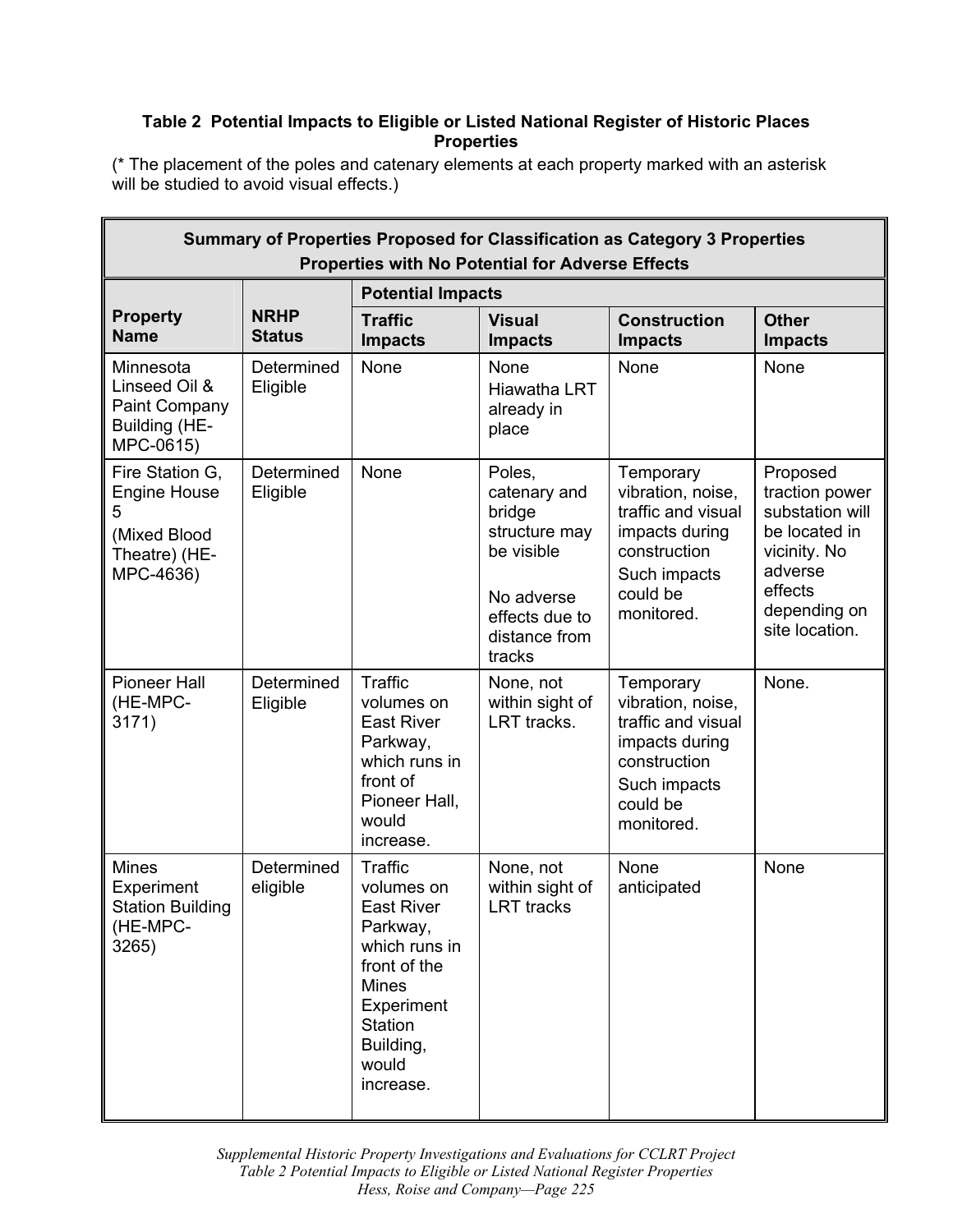| Summary of Properties Proposed for Classification as Category 3 Properties<br><b>Properties with No Potential for Adverse Effects</b> |                              |                                                                                                                             |                                                                                                                                                             |                                                                                                                                       |                                |
|---------------------------------------------------------------------------------------------------------------------------------------|------------------------------|-----------------------------------------------------------------------------------------------------------------------------|-------------------------------------------------------------------------------------------------------------------------------------------------------------|---------------------------------------------------------------------------------------------------------------------------------------|--------------------------------|
|                                                                                                                                       |                              | <b>Potential Impacts</b>                                                                                                    |                                                                                                                                                             |                                                                                                                                       |                                |
| <b>Property</b><br><b>Name</b>                                                                                                        | <b>NRHP</b><br><b>Status</b> | <b>Traffic</b><br><b>Impacts</b>                                                                                            | <b>Visual</b><br><b>Impacts</b>                                                                                                                             | <b>Construction</b><br><b>Impacts</b>                                                                                                 | <b>Other</b><br><b>Impacts</b> |
| <b>KSTP</b><br>Production<br>Studios &<br>Transmission<br>Tower (RA-<br>SPC-6105) *                                                   | Determined<br>Eligible       | None, LRT<br>line will not<br>affect site<br>access                                                                         | Poles &<br>catenary<br>visible but in<br>median of<br><b>University Ave</b><br>Probably no<br>adverse<br>effects<br>depending on<br>design and<br>placement | Temporary<br>vibration, noise,<br>traffic and visual<br>impacts during<br>construction<br>Such impacts<br>could be<br>monitored.      | None                           |
| Fire Station No.<br>25 (RA-SPC-<br>3931) *                                                                                            | Determined<br>Eligible       | Modifications<br>to median;<br>signage.signal<br>added to<br>accommodate<br>fire engine<br>access                           | Poles &<br>catenary<br>visible but in<br>median of<br><b>University Ave</b><br>Probably no<br>adverse<br>effects<br>depending on<br>design and<br>placement | Temporary<br>vibration, noise,<br>traffic and visual<br>impacts during<br>construction<br>Such impacts<br>could be<br>monitored.      | None                           |
| <b>Great Lakes</b><br>Coal and Dock<br>Company<br><b>Office Building</b><br>(RA-SPC-<br>6103)*                                        | Determined<br>Eligible       | None, location<br>of LRT line<br>will not affect<br>access.                                                                 | Poles &<br>catenary<br>visible but in<br>median of<br><b>University Ave</b><br>Probably no<br>adverse<br>effects<br>depending on<br>design and<br>placement | Temporary<br>vibration, noise,<br>traffic and visual<br>impacts during<br>construction<br>Such impacts<br>could be<br>monitored.      | None                           |
| Minnesota<br><b>Transfer</b><br>Railway<br>Company (RA-<br>SPC-6309)<br>including Main<br>Line, yard A,<br>University Ave.            | Determined<br>Eligible       | None, except<br>traffic lanes<br>will be divided<br>under the<br>bridge on<br>University,<br>and signs and<br>will be added | None, except<br>poles and<br>catenary will<br>be installed<br>under the<br>bridge. The<br>potential for<br>adverse                                          | Vibration, noise,<br>traffic and visual<br>impacts during<br>construction are<br>not likely to<br>affect a rail<br>transfer facility. | None                           |

 *Supplemental Historic Property Investigations and Evaluations for CCLRT Project Hess, Roise and Company—Page 226 Table 2 Potential Impacts to Eligible or Listed National Register Properties*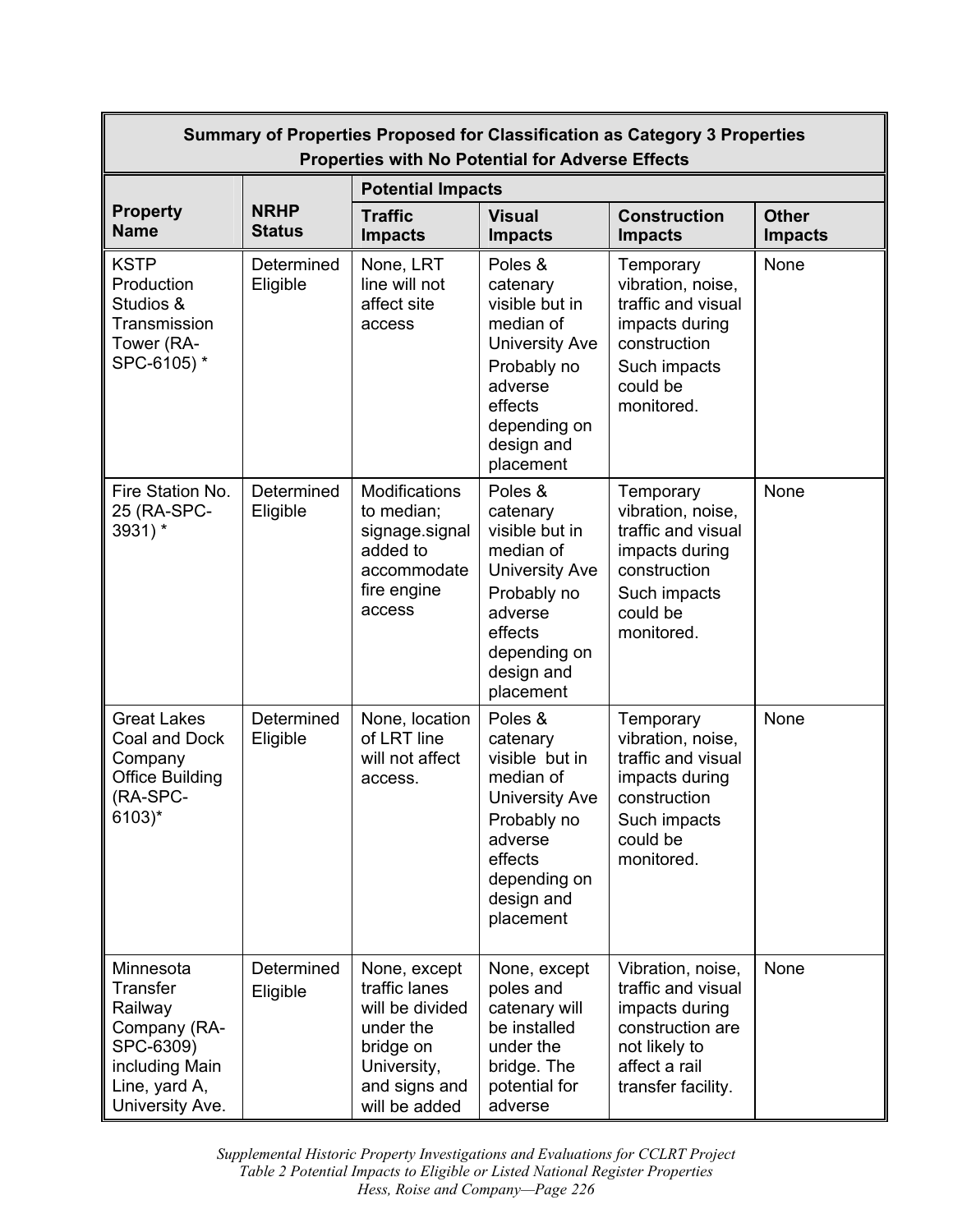| Summary of Properties Proposed for Classification as Category 3 Properties<br><b>Properties with No Potential for Adverse Effects</b> |                              |                                                                                                                                                                                            |                                                                                                                                                                 |                                                                                                                                    |                                                                                                                                       |
|---------------------------------------------------------------------------------------------------------------------------------------|------------------------------|--------------------------------------------------------------------------------------------------------------------------------------------------------------------------------------------|-----------------------------------------------------------------------------------------------------------------------------------------------------------------|------------------------------------------------------------------------------------------------------------------------------------|---------------------------------------------------------------------------------------------------------------------------------------|
|                                                                                                                                       | <b>Potential Impacts</b>     |                                                                                                                                                                                            |                                                                                                                                                                 |                                                                                                                                    |                                                                                                                                       |
| <b>Property</b><br><b>Name</b>                                                                                                        | <b>NRHP</b><br><b>Status</b> | <b>Traffic</b><br><b>Impacts</b>                                                                                                                                                           | <b>Visual</b><br><b>Impacts</b>                                                                                                                                 | <b>Construction</b><br><b>Impacts</b>                                                                                              | <b>Other</b><br><b>Impacts</b>                                                                                                        |
| Bridge (RA-<br>SPC-6310),<br>round house<br>and leads                                                                                 |                              |                                                                                                                                                                                            | effects will<br>dependent on<br>design and<br>placement.                                                                                                        |                                                                                                                                    |                                                                                                                                       |
| Krank Building<br>(Iris Park<br>Place) (RA-<br>SPC-3927)*                                                                             | Listed                       | None, location<br>of LRT line<br>will not affect<br>access.<br>On-street<br>parking will be<br>removed                                                                                     | Poles &<br>catenary<br>visible but in<br>median of<br><b>University Ave</b><br>Probably no<br>adverse<br>effects<br>depending on<br>design and<br>placement     | Temporary<br>vibration, noise,<br>traffic and visual<br>impacts during<br>construction<br>Such impacts<br>could be<br>monitored.   | Proposd<br>traction power<br>substation will<br>be located in<br>vicinity. No<br>adverse<br>effects<br>depending on<br>site location. |
| Griggs, Cooper<br>& Company<br>Sanitary Food<br>Manufacturing<br>Plant (RA-SPC-<br>3923) *                                            | Determined<br>Eligible       | University<br>Ave. median<br>closed at<br>Beacon but<br>no change to<br>existing<br>property<br>access<br>On-street<br>parking will be<br>removed                                          | Poles &<br>catenary<br>visible but in<br>median of<br><b>University Ave</b><br>Station in<br>median of<br><b>University Ave</b><br>No adverse<br>effects likely | Temporary<br>vibration, noise,<br>traffic and visual<br>impacts during<br>construction<br>Such impacts<br>could be<br>monitored.   | None                                                                                                                                  |
| St. Paul Casket<br>Company<br>Factory (RA-<br>SPC-3903) *                                                                             | Determined<br>Eligible       | Full vehicle<br>access will<br>be<br>maintained<br>through the<br>Griggs<br>intersection<br>with the<br>installation of<br>a traffic<br>signal<br>On-street<br>parking will<br>be removed. | Poles & catenary<br>visible but in<br>median of<br><b>University Ave</b><br>No adverse<br>effects likely,<br>depending on<br>design and<br>placement            | Temporary<br>vibration,<br>noise, traffic<br>and visual<br>impacts during<br>construction<br>Such impacts<br>could be<br>monitored | Some long-<br>term potential<br>redevelopment<br>in general<br>area                                                                   |

 *Supplemental Historic Property Investigations and Evaluations for CCLRT Project Hess, Roise and Company—Page 227 Table 2 Potential Impacts to Eligible or Listed National Register Properties*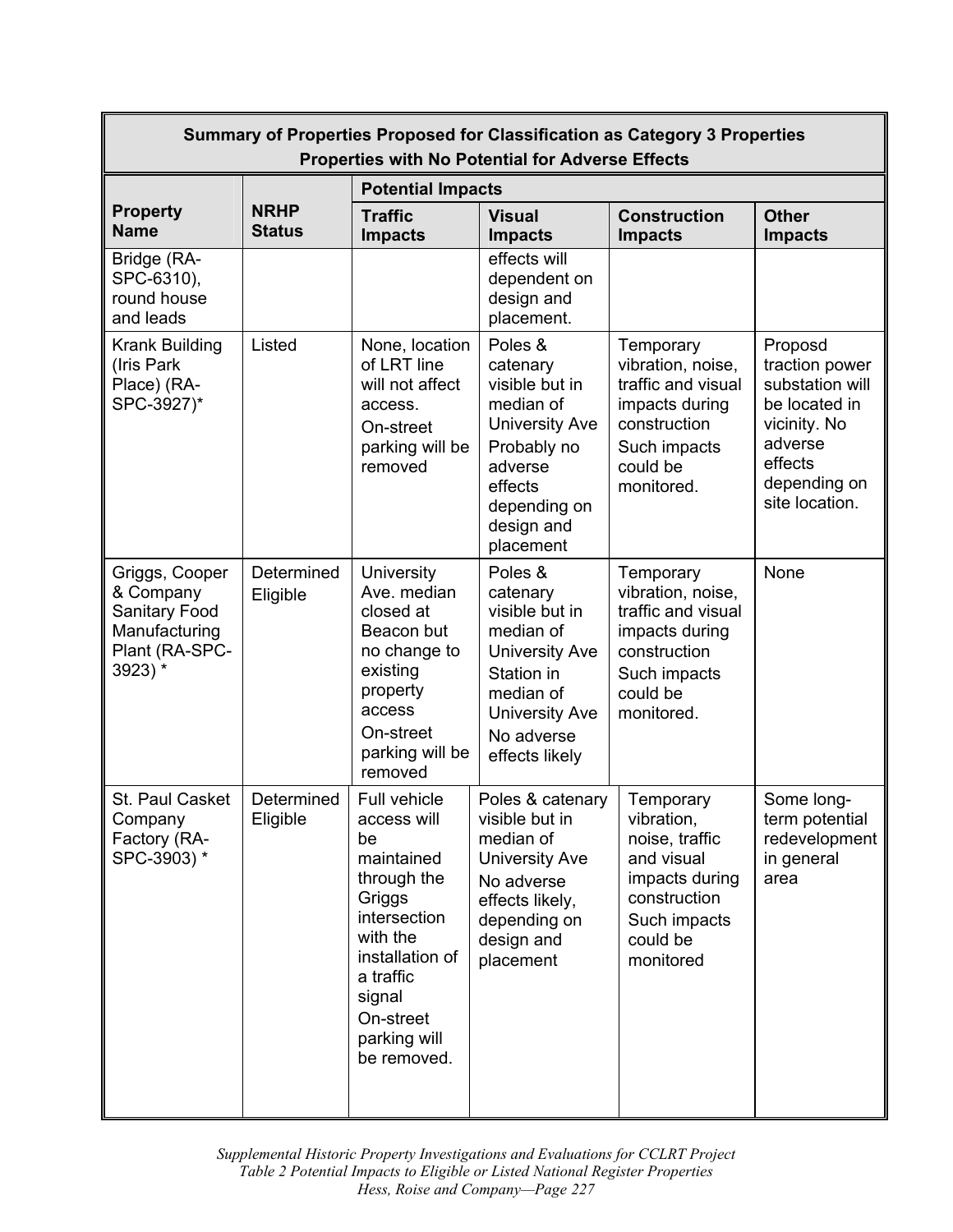| Summary of Properties Proposed for Classification as Category 3 Properties<br><b>Properties with No Potential for Adverse Effects</b> |                              |                                                                                                                                                                             |                                                                                                                                                             |                                                                                                                                  |                                                                            |
|---------------------------------------------------------------------------------------------------------------------------------------|------------------------------|-----------------------------------------------------------------------------------------------------------------------------------------------------------------------------|-------------------------------------------------------------------------------------------------------------------------------------------------------------|----------------------------------------------------------------------------------------------------------------------------------|----------------------------------------------------------------------------|
|                                                                                                                                       |                              | <b>Potential Impacts</b>                                                                                                                                                    |                                                                                                                                                             |                                                                                                                                  |                                                                            |
| <b>Property</b><br><b>Name</b>                                                                                                        | <b>NRHP</b><br><b>Status</b> | <b>Traffic</b><br><b>Impacts</b>                                                                                                                                            | <b>Visual</b><br><b>Impacts</b>                                                                                                                             | <b>Construction</b><br><b>Impacts</b>                                                                                            | <b>Other</b><br><b>Impacts</b>                                             |
| Raths, Miills,<br>Bell and Co.<br><b>Building</b>                                                                                     | Determined<br>eligible       | Potential<br>change to<br>parking lot<br>access. On-<br>street parking<br>will be<br>removed                                                                                | Poles and<br>catenary<br>visible but in<br>median of<br><b>University Ave</b><br>No adverse<br>effects likely,<br>depending on<br>design and<br>placement   | Temporary<br>vibration, noise,<br>traffic and visual<br>impacts during<br>construction<br>Such impacts<br>could be<br>monitored. | Some long-<br>term potential<br>redevelopment<br>in general<br>area        |
| Fire Station No.<br>18 (RA-SPC-<br>3887) *                                                                                            | Determined<br>Eligible       | None<br><b>Modifications</b><br>to median;<br>signage.signal<br>added to<br>accommodate<br>fire engine<br>access                                                            | Poles &<br>catenary<br>visible but in<br>median of<br><b>University Ave</b><br>Probably no<br>adverse<br>effects<br>depending on<br>design and<br>placement | Temporary<br>vibration, noise,<br>traffic and visual<br>impacts during<br>construction<br>Such impacts<br>could be<br>monitored. | Some long-<br>term potential<br>for<br>redevelopment<br>in general<br>area |
| <b>Owens Motor</b><br>Company<br>Building (RA-<br>SPC-3889)*                                                                          | Determined<br>Eligible       | Full vehicle<br>access will be<br>maintained<br>through the<br>Grotto<br>intersection<br>with the<br>installation of<br>a traffic signal<br>On-street<br>parking<br>removed | Poles &<br>catenary<br>visible but in<br>median of<br><b>University Ave</b><br>No adverse<br>effects likely,<br>depending on<br>design and<br>placement     | Temporary<br>vibration, noise,<br>traffic and visual<br>impacts during<br>construction<br>Such impacts<br>could be<br>monitored. | Some long-<br>term potential<br>for<br>redevelopment<br>in general<br>area |
| Minnesota Milk<br>Company<br>Building (RA-<br>SPC-3877) *                                                                             | Determined<br>eligible       | Full-vehicle<br>access will be<br>maintained<br>through the<br>Western<br>intersection<br>with the<br>retention of<br>traffic signals.                                      | Poles and<br>catenary<br>visible but in<br>median of<br><b>University Ave</b><br>Infrastructure<br>for future<br>Western<br>station will be                 | Temporary<br>vibration, noise,<br>traffic and visual<br>impacts during<br>construction<br>Such impacts<br>could be<br>monitored. | Some long-<br>term potential<br>for<br>redevelopment<br>in general<br>area |

 *Supplemental Historic Property Investigations and Evaluations for CCLRT Project Hess, Roise and Company—Page 228 Table 2 Potential Impacts to Eligible or Listed National Register Properties*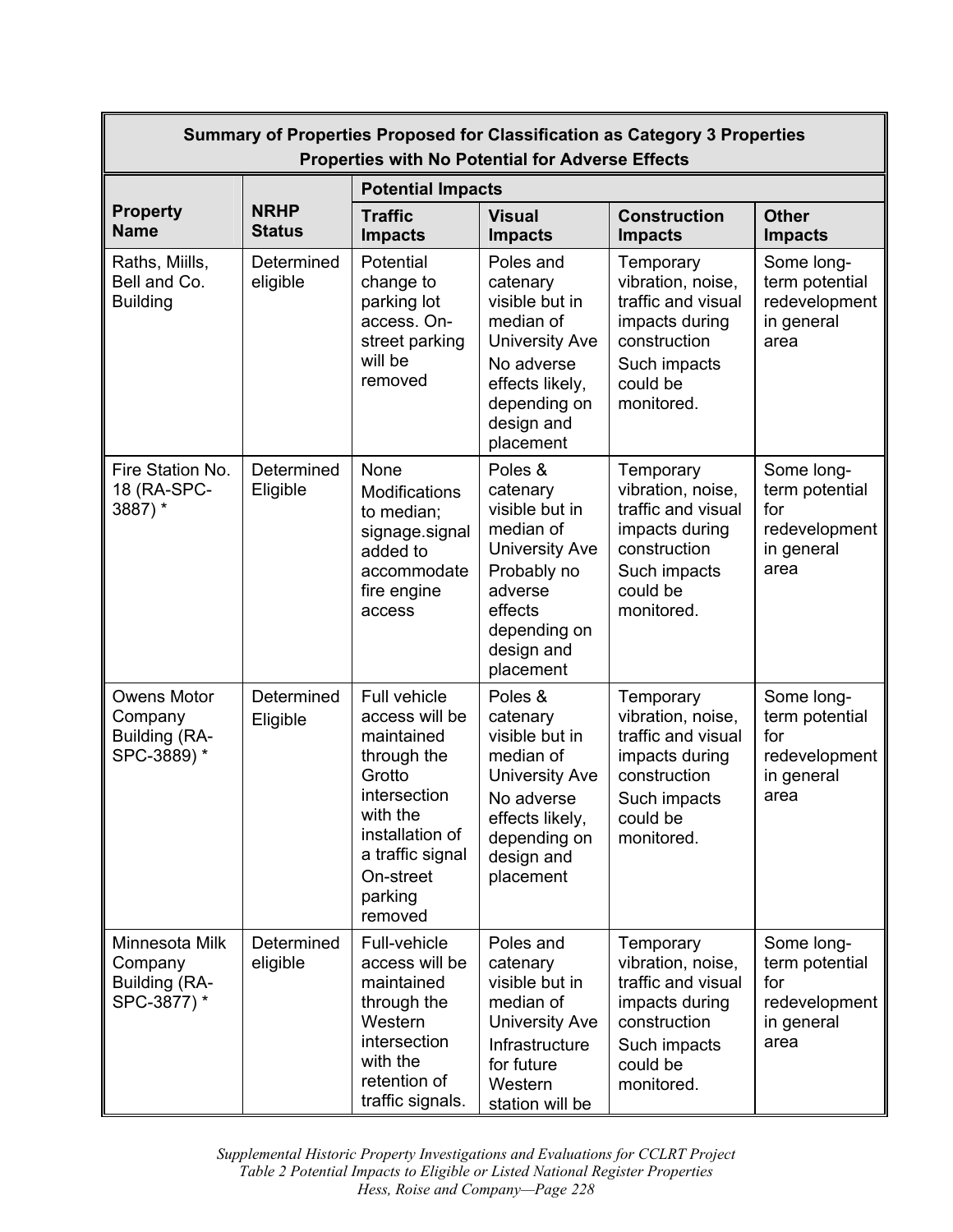| Summary of Properties Proposed for Classification as Category 3 Properties<br><b>Properties with No Potential for Adverse Effects</b>                     |                              |                                                                       |                                                                                                                                                                                                            |                                                                                                                                                                                                                |                                |  |
|-----------------------------------------------------------------------------------------------------------------------------------------------------------|------------------------------|-----------------------------------------------------------------------|------------------------------------------------------------------------------------------------------------------------------------------------------------------------------------------------------------|----------------------------------------------------------------------------------------------------------------------------------------------------------------------------------------------------------------|--------------------------------|--|
|                                                                                                                                                           |                              | <b>Potential Impacts</b>                                              |                                                                                                                                                                                                            |                                                                                                                                                                                                                |                                |  |
| <b>Property</b><br><b>Name</b>                                                                                                                            | <b>NRHP</b><br><b>Status</b> | <b>Traffic</b><br><b>Impacts</b>                                      | <b>Visual</b><br><b>Impacts</b>                                                                                                                                                                            | <b>Construction</b><br><b>Impacts</b>                                                                                                                                                                          | <b>Other</b><br><b>Impacts</b> |  |
|                                                                                                                                                           |                              | On-street<br>parking<br>removed.                                      | installed.<br>No adverse<br>effects likely,<br>depending on<br>design and<br>placement                                                                                                                     |                                                                                                                                                                                                                |                                |  |
| Minnesota<br><b>Historical</b><br>Society<br>Building (RA-<br>SPC-0557)<br>Also in the<br><b>State Capitol</b><br><b>Mall Historic</b><br><b>District</b> | Listed                       | None, not<br>directly on<br><b>LRT</b> line                           | None, not<br>visible from<br><b>LRT</b> line                                                                                                                                                               | None, far<br>enough away<br>from LRT line                                                                                                                                                                      | None                           |  |
| Minnesota<br>Building (RA-<br>SPC-5222)                                                                                                                   | Determined<br>Eligible       | $4th$ will<br>become one-<br>way WB; on-<br>street parking<br>removed | Poles &<br>catenary<br>visible but in<br>median of<br>4 <sup>th</sup> Street<br>The potential<br>for adverse<br>effects will be<br>dependent on<br>design and<br>placement of<br>the poles and<br>catenary | Temporary<br>vibration, noise,<br>traffic and visual<br>impacts during<br>construction<br>Such impacts<br>could be<br>monitored.                                                                               | None                           |  |
| <b>Pioneer Press</b><br>Building (RA-<br>SPC-3167)*                                                                                                       | Listed                       | $4th$ will<br>become one-<br>way WB; on-<br>street parking<br>removed | Poles &<br>catenary<br>visible but in<br>median of<br>4 <sup>th</sup> Street<br>The potential<br>for adverse<br>effects will be<br>dependent on<br>design and<br>placement of<br>the poles and<br>catenary | Temporary<br>vibration, noise,<br>traffic and visual<br>impacts during<br>construction;<br>such impacts<br>could be<br>monitored<br>Access to<br>parking garage<br>may be<br>restricted during<br>construction | None                           |  |

 *Supplemental Historic Property Investigations and Evaluations for CCLRT Project Hess, Roise and Company—Page 229 Table 2 Potential Impacts to Eligible or Listed National Register Properties*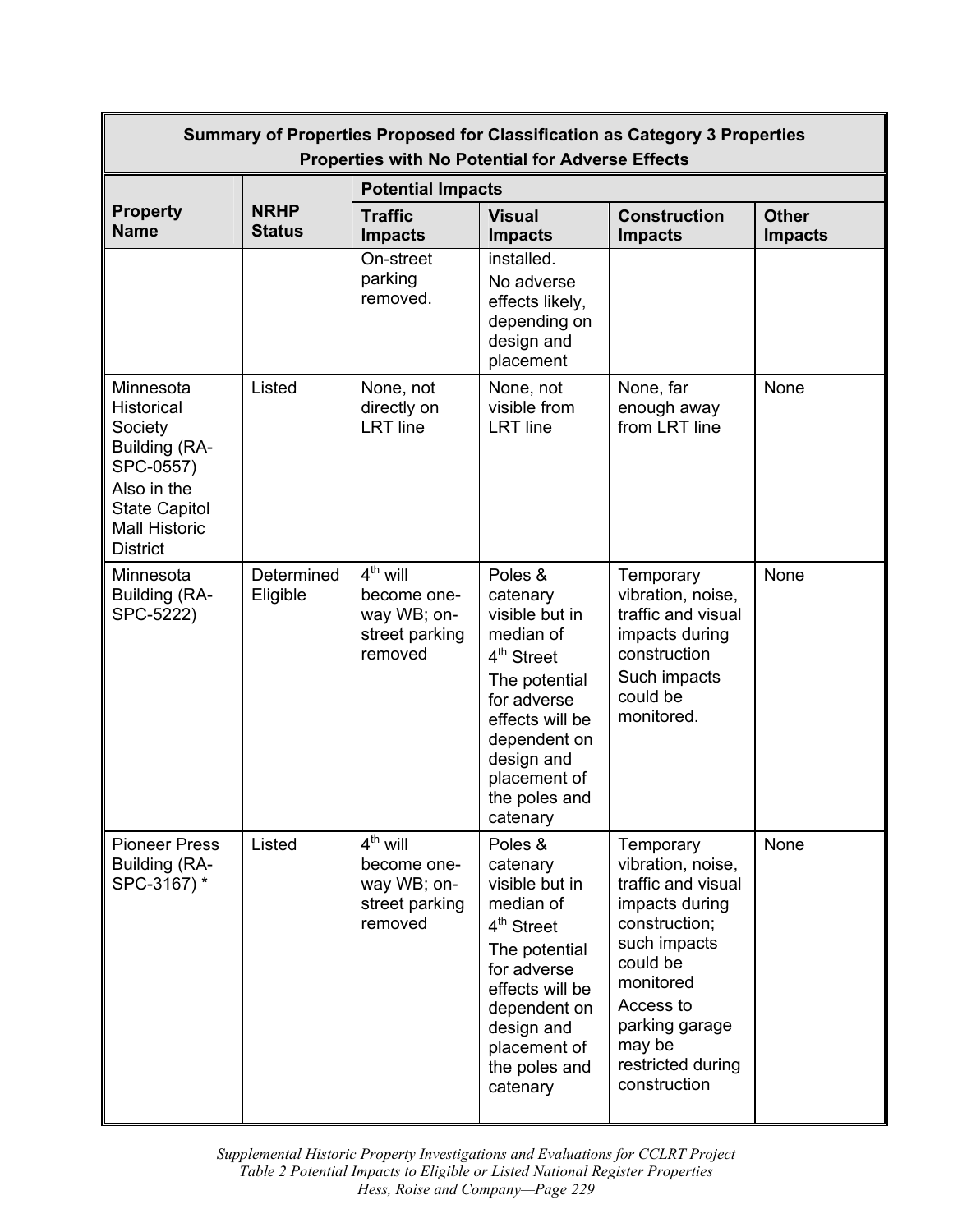| Summary of Properties Proposed for Classification as Category 3 Properties<br><b>Properties with No Potential for Adverse Effects</b> |                              |                                                                       |                                                                                                                                                                                                               |                                                                                                                                  |                                |  |
|---------------------------------------------------------------------------------------------------------------------------------------|------------------------------|-----------------------------------------------------------------------|---------------------------------------------------------------------------------------------------------------------------------------------------------------------------------------------------------------|----------------------------------------------------------------------------------------------------------------------------------|--------------------------------|--|
|                                                                                                                                       |                              | <b>Potential Impacts</b>                                              |                                                                                                                                                                                                               |                                                                                                                                  |                                |  |
| <b>Property</b><br><b>Name</b>                                                                                                        | <b>NRHP</b><br><b>Status</b> | <b>Traffic</b><br><b>Impacts</b>                                      | <b>Visual</b><br><b>Impacts</b>                                                                                                                                                                               | <b>Construction</b><br><b>Impacts</b>                                                                                            | <b>Other</b><br><b>Impacts</b> |  |
| Endicott<br>Building (RA-<br>SPC-3167) *                                                                                              | Listed                       | $4th$ will<br>become one-<br>way WB; on-<br>street parking<br>removed | Poles &<br>catenary<br>visible but in<br>median of 4 <sup>th</sup><br><b>St</b><br>The potential<br>for adverse<br>effects will be<br>dependent on<br>design and<br>placement of<br>the poles and<br>catenary | Temporary<br>vibration, noise,<br>traffic and visual<br>impacts during<br>construction<br>Such impacts<br>could be<br>monitored. | None                           |  |
| <b>First National</b><br><b>Bank Building</b><br>(RA-SPC-<br>4545)*                                                                   | Determined<br>Eligible       | $4th$ will<br>become one-<br>way WB; on-<br>street parking<br>removed | Poles &<br>catenary<br>visible but in<br>median of<br>$4^{th}$ St<br>The potential<br>for adverse<br>effects will be<br>dependent on<br>design and<br>placement of<br>the poles and<br>catenary               | Temporary<br>vibration, noise,<br>traffic and visual<br>impacts during<br>construction<br>Such impacts<br>could be<br>monitored. | None                           |  |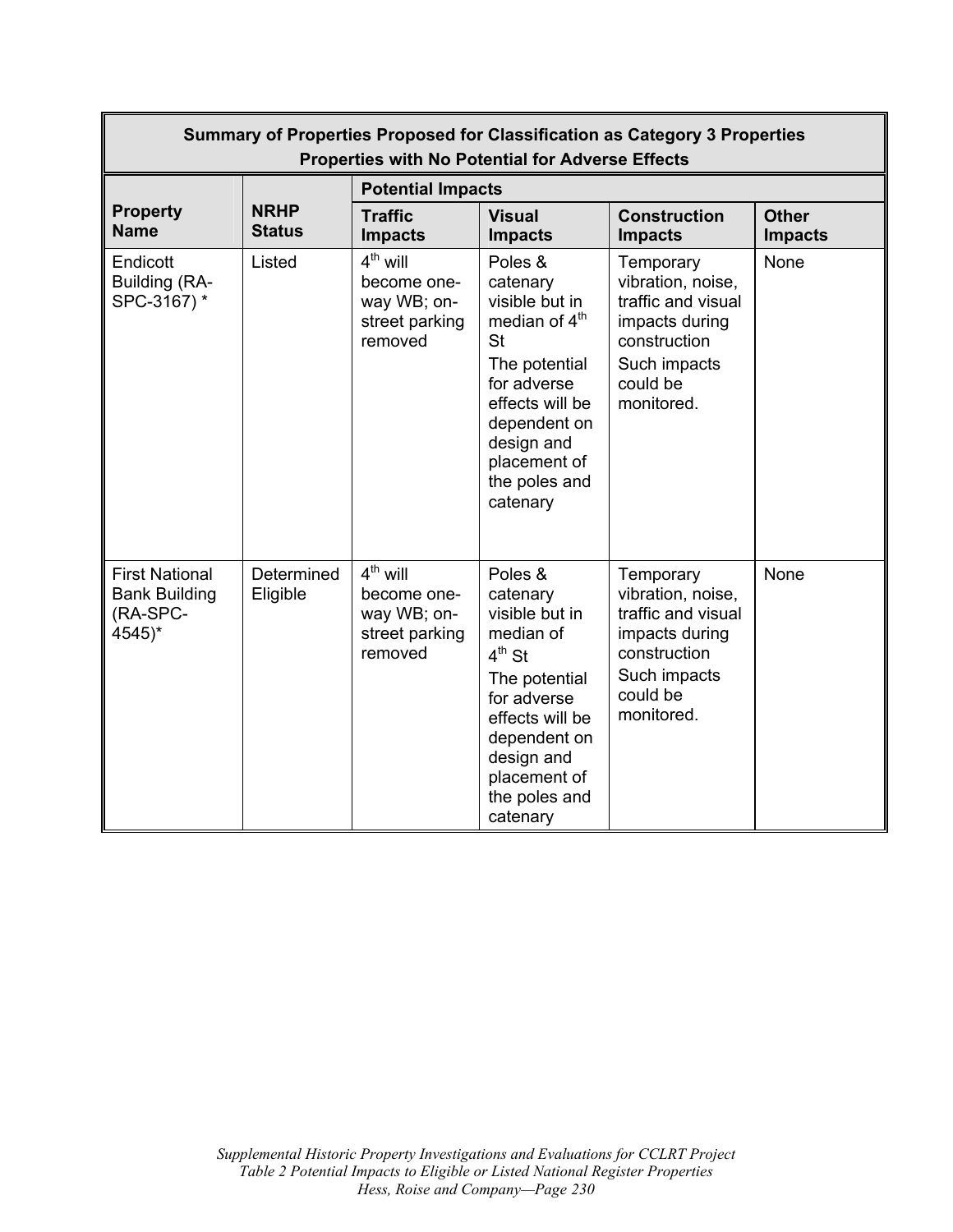| Summary of Properties Proposed for Classification as Category 2 Properties<br><b>Properties with Some Potential for Adverse Effects</b><br>(Related to changes to individual property access / traffic impacts / parking impacts) |                              |                                                                                                                                                                                                                                                            |                                                                                                                                                                                                                                                                                                                                                              |                                                                                                                                                                                                                       |                                |  |  |
|-----------------------------------------------------------------------------------------------------------------------------------------------------------------------------------------------------------------------------------|------------------------------|------------------------------------------------------------------------------------------------------------------------------------------------------------------------------------------------------------------------------------------------------------|--------------------------------------------------------------------------------------------------------------------------------------------------------------------------------------------------------------------------------------------------------------------------------------------------------------------------------------------------------------|-----------------------------------------------------------------------------------------------------------------------------------------------------------------------------------------------------------------------|--------------------------------|--|--|
|                                                                                                                                                                                                                                   |                              | <b>Potential Impacts</b>                                                                                                                                                                                                                                   |                                                                                                                                                                                                                                                                                                                                                              |                                                                                                                                                                                                                       |                                |  |  |
| <b>Property Name</b>                                                                                                                                                                                                              | <b>NRHP</b><br><b>Status</b> | <b>Traffic</b><br><b>Impacts</b>                                                                                                                                                                                                                           | <b>Visual Impacts</b>                                                                                                                                                                                                                                                                                                                                        | <b>Construction</b><br><b>Impacts</b>                                                                                                                                                                                 | <b>Other</b><br><b>Impacts</b> |  |  |
| Washington<br>Avenue Bridge<br>(HE-MPC-4918)                                                                                                                                                                                      | Determined<br>Eligible       | Traffic on the<br>bridge would<br>be reduced<br>to one-lane<br>each<br>direction<br>(from two<br>lanes<br>currently)<br>with two LRT<br>tracks<br>replacing the<br>two center<br>vehicular<br>lanes<br>Would not be<br>considered<br>an adverse<br>effect. | Improvements to<br>the bridge will<br>take place<br>without changing<br>the profile or<br>significantly<br>altering its<br>current aesthetic<br>characteristics.<br>Design and<br>placement of<br>poles and<br>catenary need to<br>be evaluated in<br>relation to bridge<br>elements and<br>university<br>buildings flanking<br>the west bridge<br>approach. | Temporary<br>vibration,<br>noise, traffic<br>and visual<br>impacts during<br>construction<br>May impact<br>university<br>buildings<br>flanking the<br>west bridge<br>approach; such<br>impacts could<br>be monitored. | None                           |  |  |
| University of<br>Minnesota Old<br>Campus<br><b>Historic District</b><br>(The Knoll) (HE-<br>MPC-3046)                                                                                                                             | Listed                       | Additional<br>traffic on<br>portions of E.<br>River Road,<br>Pillsbury<br>Drive, and<br>Pleasant St.<br>due to<br>closure of<br>Washington<br>Ave. to auto<br>traffic                                                                                      | None, not within<br>sight of LRT<br>tracks.                                                                                                                                                                                                                                                                                                                  | None<br>anticipated                                                                                                                                                                                                   | None                           |  |  |

 *Supplemental Historic Property Investigations and Evaluations for CCLRT Project Hess, Roise and Company—Page 231 Table 2 Potential Impacts to Eligible or Listed National Register Properties*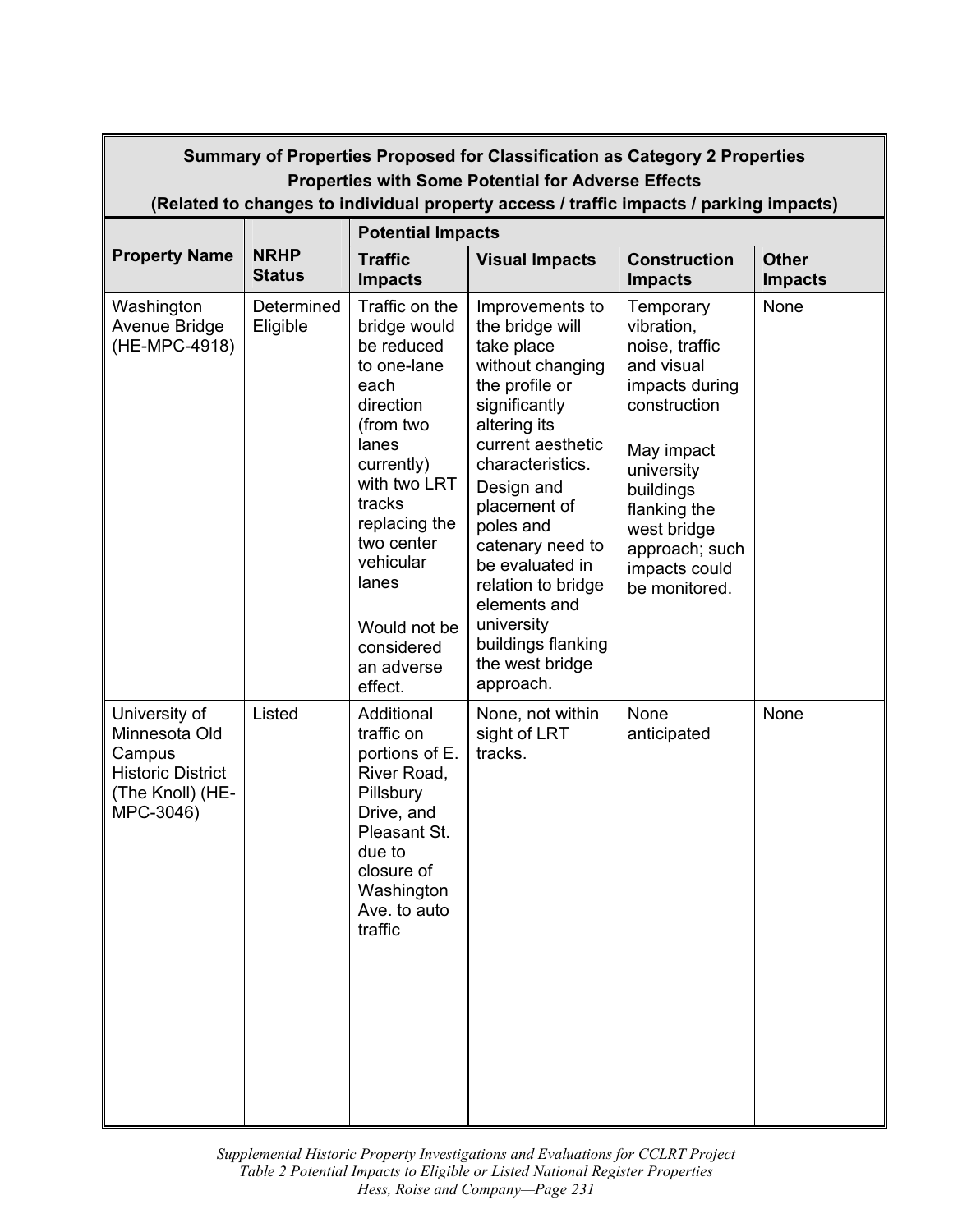| Summary of Properties Proposed for Classification as Category 2 Properties<br><b>Properties with Some Potential for Adverse Effects</b><br>(Related to changes to individual property access / traffic impacts / parking impacts) |                              |                                                                                                                                                                                                                                                                                                                                                                                                               |                                                                                                                                                                                                                                                           |                                            |                                                                                                                                                                                                                                                   |  |
|-----------------------------------------------------------------------------------------------------------------------------------------------------------------------------------------------------------------------------------|------------------------------|---------------------------------------------------------------------------------------------------------------------------------------------------------------------------------------------------------------------------------------------------------------------------------------------------------------------------------------------------------------------------------------------------------------|-----------------------------------------------------------------------------------------------------------------------------------------------------------------------------------------------------------------------------------------------------------|--------------------------------------------|---------------------------------------------------------------------------------------------------------------------------------------------------------------------------------------------------------------------------------------------------|--|
|                                                                                                                                                                                                                                   |                              | <b>Potential Impacts</b>                                                                                                                                                                                                                                                                                                                                                                                      |                                                                                                                                                                                                                                                           |                                            |                                                                                                                                                                                                                                                   |  |
| <b>Property Name</b>                                                                                                                                                                                                              | <b>NRHP</b><br><b>Status</b> | <b>Traffic</b><br><b>Impacts</b>                                                                                                                                                                                                                                                                                                                                                                              | <b>Visual Impacts</b>                                                                                                                                                                                                                                     | <b>Construction</b><br><b>Impacts</b>      | <b>Other</b><br><b>Impacts</b>                                                                                                                                                                                                                    |  |
| <b>Prospect Park</b><br><b>Historic District</b>                                                                                                                                                                                  | Determined<br>Eligible       | Median<br>closed at<br>Clarence<br>and Arthur;<br>right-in/right-<br>out but minor<br>impact on<br>access.<br>Potential<br>increased<br>traffic<br>impacts<br>through<br>district on<br>Franklin<br>Avenue from<br><b>East River</b><br>Parkway;<br>signal<br>installation at<br>$29th$ and<br><b>University</b><br>west of<br>district. On-<br>street<br>parking<br>removed<br>from<br>University<br>Avenue. | Poles and<br>catenary visible<br>but in median of<br>University Ave;<br>no adverse<br>effects.<br>Depending on<br>how medians are<br>closed on<br>University, there<br>might be an<br>adverse effect on<br>landscaped<br>triangles by<br>Tower Hill Park. | Traffic impacts<br>during<br>construction. | Potential<br>increase in<br>non-resident<br>parking on<br>streets<br>adjacent to<br>University,<br>which could be<br>mitigated by<br>the City of<br>Minneapolis<br>through<br>permitting,<br>parking<br>restrictions,<br>and other<br>strategies. |  |
| <b>Prospect Park</b><br><b>Water Tower</b><br>(HE-MPC-3052)<br>and Tower Hill<br>Park (HE-MPC-<br>3177)<br>Also included<br>within the<br><b>Prospect Park</b><br><b>Historic District</b>                                        | Listed                       | Median<br>closed at<br>Clarence;<br>right-in/right-<br>out but minor<br>impact on<br>access                                                                                                                                                                                                                                                                                                                   | Poles and<br>catenary visible<br>but in median of<br>University Ave.<br>no adverse<br>effects                                                                                                                                                             | None                                       | None                                                                                                                                                                                                                                              |  |

 *Supplemental Historic Property Investigations and Evaluations for CCLRT Project Hess, Roise and Company—Page 232 Table 2 Potential Impacts to Eligible or Listed National Register Properties*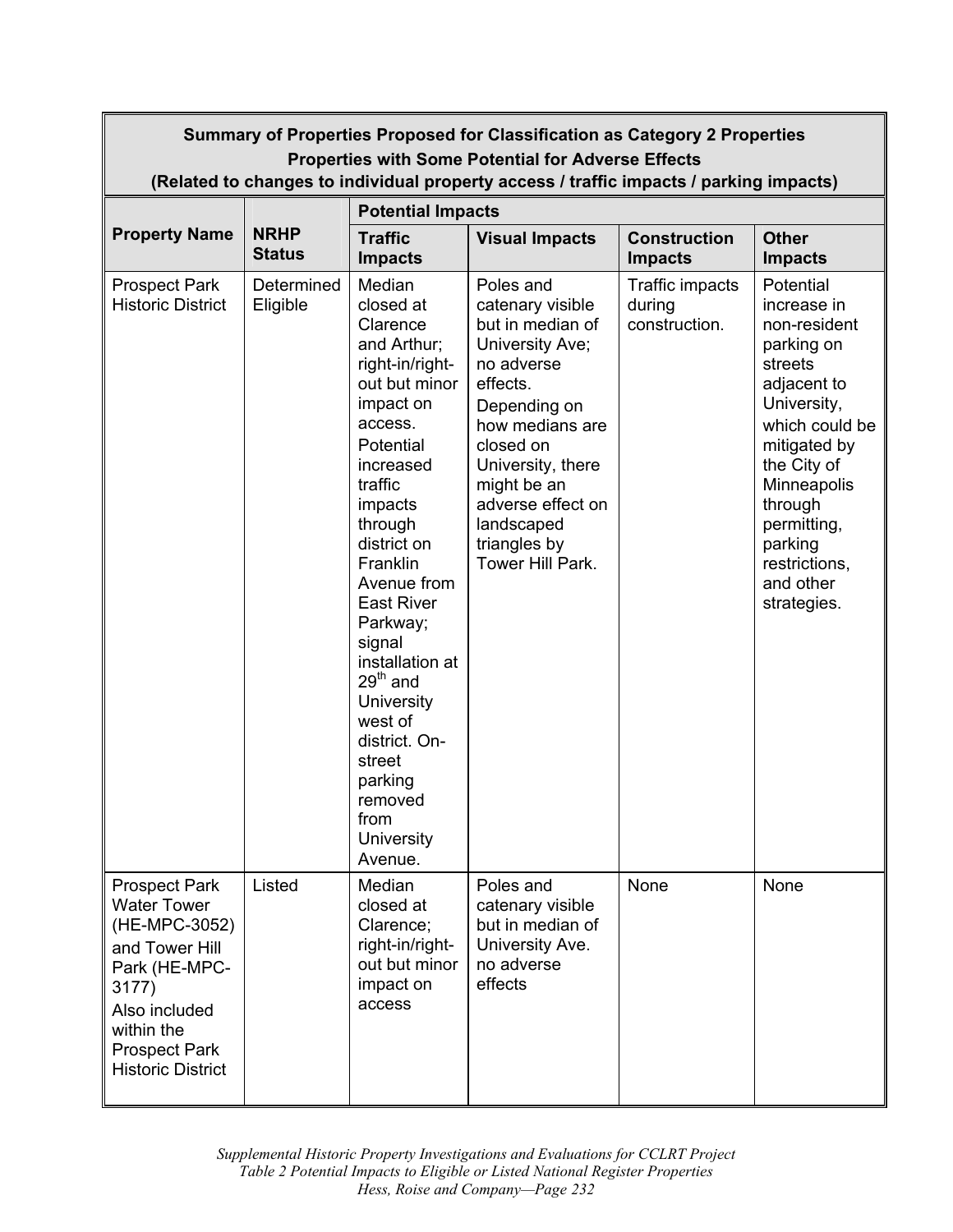| Summary of Properties Proposed for Classification as Category 2 Properties<br><b>Properties with Some Potential for Adverse Effects</b><br>(Related to changes to individual property access / traffic impacts / parking impacts) |                                                                      |                                                                                                                                                                                                              |                                                                                                                                                                                                                                                             |                                                                                                                                    |                                                                                                                                                                                                                           |  |
|-----------------------------------------------------------------------------------------------------------------------------------------------------------------------------------------------------------------------------------|----------------------------------------------------------------------|--------------------------------------------------------------------------------------------------------------------------------------------------------------------------------------------------------------|-------------------------------------------------------------------------------------------------------------------------------------------------------------------------------------------------------------------------------------------------------------|------------------------------------------------------------------------------------------------------------------------------------|---------------------------------------------------------------------------------------------------------------------------------------------------------------------------------------------------------------------------|--|
|                                                                                                                                                                                                                                   |                                                                      | <b>Potential Impacts</b>                                                                                                                                                                                     |                                                                                                                                                                                                                                                             |                                                                                                                                    |                                                                                                                                                                                                                           |  |
| <b>Property Name</b>                                                                                                                                                                                                              | <b>NRHP</b><br><b>Status</b>                                         | <b>Traffic</b><br><b>Impacts</b>                                                                                                                                                                             | <b>Visual Impacts</b>                                                                                                                                                                                                                                       | <b>Construction</b><br><b>Impacts</b>                                                                                              | <b>Other</b><br><b>Impacts</b>                                                                                                                                                                                            |  |
| University-<br>Raymond<br><b>Historic District</b>                                                                                                                                                                                | Determined<br>Eligible<br>Certified<br>local<br>historic<br>district | Median<br>closed at<br>Carleton and<br>La Salle;<br>some on-<br>street<br>parking<br>removed.<br>No adverse<br>effects                                                                                       | Station at<br>Raymond in<br>median of<br><b>University Ave</b><br>Poles and<br>catenary visible<br>but in median of<br>University Ave.<br>No adverse<br>effects likely,<br>depending on<br>design and<br>placement                                          | Temporary<br>vibration,<br>noise, traffic<br>and visual<br>impacts during<br>construction<br>Such impacts<br>could be<br>monitored | Potential for<br>redevelopment<br>in this area<br>A proposed<br>traction power<br>substation<br>may be<br>located within<br>the district<br>boundaries.<br>No adverse<br>effects<br>depending on<br>the site<br>location. |  |
| Porky's Drive-In<br>Restaurant (RA-<br>SPC-6102) *                                                                                                                                                                                | Determined<br>Eligible                                               | University<br>Avenue<br>median<br>closed at<br>Lynnhurst W<br>but no<br>change to<br>existing<br>property<br>access                                                                                          | Poles & Catenary<br>visible but in<br>median of<br><b>University Ave</b><br>No adverse<br>effects likely,<br>depending on<br>design and<br>placement                                                                                                        | Temporary<br>vibration,<br>noise, traffic<br>and visual<br>impacts during<br>construction<br>Such impacts<br>could be<br>monitored | Proposed<br>traction power<br>substation will<br>be located in<br>vicinity. No<br>adverse<br>effects<br>depending on<br>site location.                                                                                    |  |
| <b>Quality Park</b><br>Investment<br>Company<br>Building/Midway<br>Books (RA-<br>SPC-3912)*                                                                                                                                       | Determined<br>eligible                                               | Full vehicle<br>access will<br>be<br>maintained<br>through the<br>Snelling<br>intersection.<br>Station<br>platform will<br>be placed in<br>front of<br>building. On-<br>street<br>parking will<br>be removed | Poles and<br>catenary visible<br>but in median of<br>University<br>Avenue. Station<br>platform in front<br>of building.<br>Probably no<br>adverse effects<br>for poles or<br>catenary. Effects<br>of station<br>platform will be<br>dependent on<br>design. | Temporary<br>vibration,<br>noise, traffic<br>and visual<br>impacts during<br>construction<br>Such impacts<br>could be<br>monitored | Some long-<br>term potential<br>redevelopment<br>in general area                                                                                                                                                          |  |

 *Supplemental Historic Property Investigations and Evaluations for CCLRT Project Hess, Roise and Company—Page 233 Table 2 Potential Impacts to Eligible or Listed National Register Properties*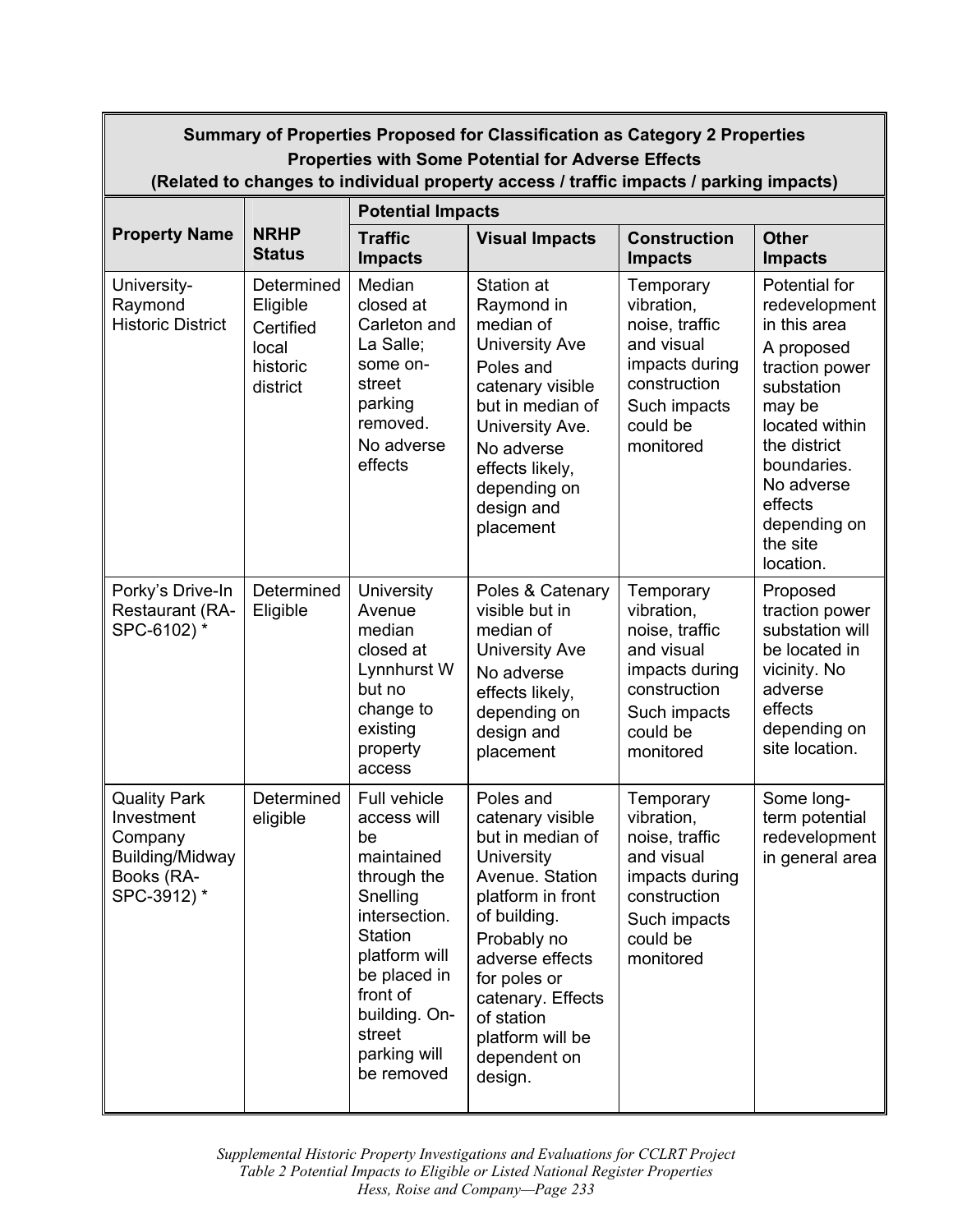| Summary of Properties Proposed for Classification as Category 2 Properties<br><b>Properties with Some Potential for Adverse Effects</b><br>(Related to changes to individual property access / traffic impacts / parking impacts) |                              |                                                                                                                                  |                                                                                                                                                                                                                                                                |                                                                                                                                    |                                                                                                                                                                                                                   |  |
|-----------------------------------------------------------------------------------------------------------------------------------------------------------------------------------------------------------------------------------|------------------------------|----------------------------------------------------------------------------------------------------------------------------------|----------------------------------------------------------------------------------------------------------------------------------------------------------------------------------------------------------------------------------------------------------------|------------------------------------------------------------------------------------------------------------------------------------|-------------------------------------------------------------------------------------------------------------------------------------------------------------------------------------------------------------------|--|
|                                                                                                                                                                                                                                   |                              | <b>Potential Impacts</b>                                                                                                         |                                                                                                                                                                                                                                                                |                                                                                                                                    |                                                                                                                                                                                                                   |  |
| <b>Property Name</b>                                                                                                                                                                                                              | <b>NRHP</b><br><b>Status</b> | <b>Traffic</b><br><b>Impacts</b>                                                                                                 | <b>Visual Impacts</b>                                                                                                                                                                                                                                          | <b>Construction</b><br><b>Impacts</b>                                                                                              | <b>Other</b><br><b>Impacts</b>                                                                                                                                                                                    |  |
| Brioschi-Minuti<br>Company<br>Building (RA-<br>SPC-3895)*                                                                                                                                                                         | Determined<br>Eligible       | Median<br>closed at<br>Milton $-$<br>restricts<br>access to<br>right-in/right-<br>out<br>On-street<br>parking will<br>be removed | Poles & catenary<br>visible but in<br>median of<br><b>University Ave</b><br>No adverse<br>effects likely,<br>depending on<br>design and<br>placement                                                                                                           | Temporary<br>vibration,<br>noise, traffic<br>and visual<br>impacts during<br>construction<br>Such impacts<br>could be<br>monitored | Some long-<br>term potential<br>for<br>redevelopment<br>in general area<br>Proposed<br>traction power<br>substation will<br>be located in<br>vicinity. No<br>adverse<br>effects<br>depending on<br>site location. |  |
| Ford Motor<br>Company<br>Building (RA-<br>SPC-3868)*                                                                                                                                                                              | Determined<br>Eligible       | None, on-<br>street<br>parking<br>removed                                                                                        | Poles & catenary<br>visible on south<br>side of University<br>Ave<br>Station at SE<br>corner of Rice<br>and University<br>Potential for<br>adverse effects is<br>dependent on<br>design and<br>placement of the<br>poles, catenary,<br>and station<br>platform | Temporary<br>vibration,<br>noise, traffic<br>and visual<br>impacts during<br>construction<br>Such impacts<br>could be<br>monitored | None                                                                                                                                                                                                              |  |
| Norwegian<br>Evangelical<br>Lutheran<br>Church (RA-<br>SPC-3867) *                                                                                                                                                                | Determined<br>Eligible       | None, on-<br>street<br>parking<br>removed                                                                                        | Poles & catenary<br>visible on south<br>side of University<br>Ave<br>Station at SE<br>corner of Rice<br>and University<br>The potential for<br>adverse effects<br>will be dependent<br>on design and<br>placement of the                                       | Temporary<br>vibration,<br>noise, traffic<br>and visual<br>impacts during<br>construction<br>Such impacts<br>could be<br>monitored | None                                                                                                                                                                                                              |  |

 *Supplemental Historic Property Investigations and Evaluations for CCLRT Project Hess, Roise and Company—Page 234 Table 2 Potential Impacts to Eligible or Listed National Register Properties*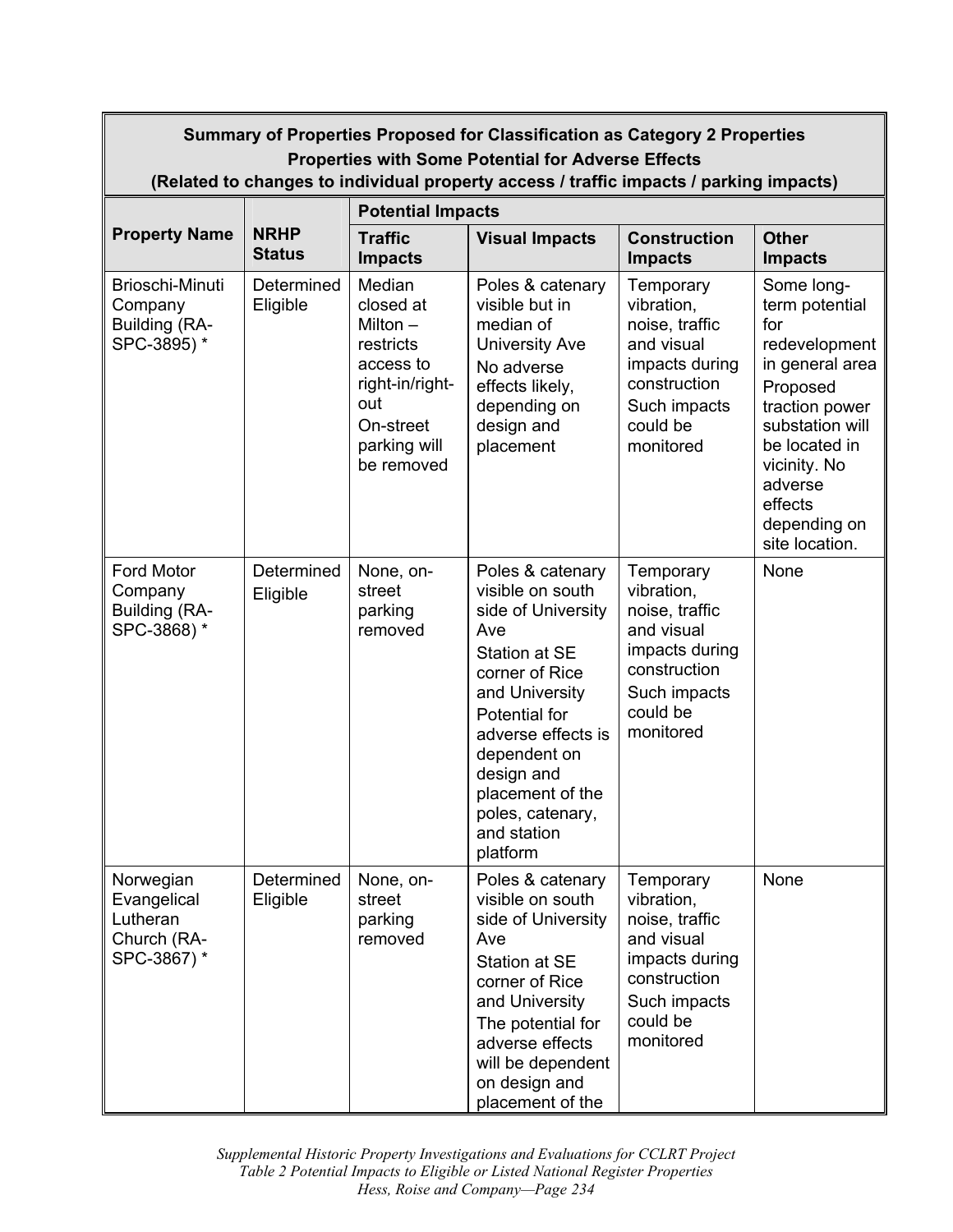| Summary of Properties Proposed for Classification as Category 2 Properties<br><b>Properties with Some Potential for Adverse Effects</b><br>(Related to changes to individual property access / traffic impacts / parking impacts) |                              |                                                           |                                                                                                                                                                                                                                                                                    |                                                                                                                                    |                                                                                                                                        |  |  |
|-----------------------------------------------------------------------------------------------------------------------------------------------------------------------------------------------------------------------------------|------------------------------|-----------------------------------------------------------|------------------------------------------------------------------------------------------------------------------------------------------------------------------------------------------------------------------------------------------------------------------------------------|------------------------------------------------------------------------------------------------------------------------------------|----------------------------------------------------------------------------------------------------------------------------------------|--|--|
|                                                                                                                                                                                                                                   |                              | <b>Potential Impacts</b>                                  |                                                                                                                                                                                                                                                                                    |                                                                                                                                    |                                                                                                                                        |  |  |
| <b>Property Name</b>                                                                                                                                                                                                              | <b>NRHP</b><br><b>Status</b> | <b>Traffic</b><br><b>Impacts</b>                          | <b>Visual Impacts</b>                                                                                                                                                                                                                                                              | <b>Construction</b><br><b>Impacts</b>                                                                                              | <b>Other</b><br><b>Impacts</b>                                                                                                         |  |  |
|                                                                                                                                                                                                                                   |                              |                                                           | poles, catenary,<br>and station<br>platform                                                                                                                                                                                                                                        |                                                                                                                                    |                                                                                                                                        |  |  |
| St. Agatha's<br>Conservatory of<br>Music and Fine<br>Arts (RA-SPC-<br>1200)                                                                                                                                                       | Listed                       | On-street<br>parking<br>removed on<br><b>Cedar Street</b> | Potential for<br>adverse effects is<br>dependent on<br>design/placement<br>of the poles,<br>catenary, and<br>station                                                                                                                                                               | Temporary<br>vibration,<br>noise, traffic<br>and visual<br>impacts during<br>construction<br>Such impacts<br>could be<br>monitored | Proposed<br>traction power<br>substation will<br>be located in<br>vicinity. No<br>adverse<br>effects<br>depending on<br>site location. |  |  |
| St. Paul Athletic<br>Club (RA-SPC-<br>0550)                                                                                                                                                                                       | Determined<br>Eligible       | On-street<br>parking<br>removed                           | Poles & catenary<br>visible on Cedar<br><b>Street</b><br>4 <sup>th</sup> Street station<br>would be<br>constructed<br>behind the<br>building.<br>The potential for<br>adverse effects<br>will be dependent<br>on design and<br>placement of the<br>poles, catenary,<br>and station | Temporary<br>vibration,<br>noise, traffic<br>and visual<br>impacts during<br>construction<br>Such impacts<br>could be<br>monitored | Diagonal<br>station<br>alignment<br>would impact<br><b>Athletic Club</b><br>Addition.                                                  |  |  |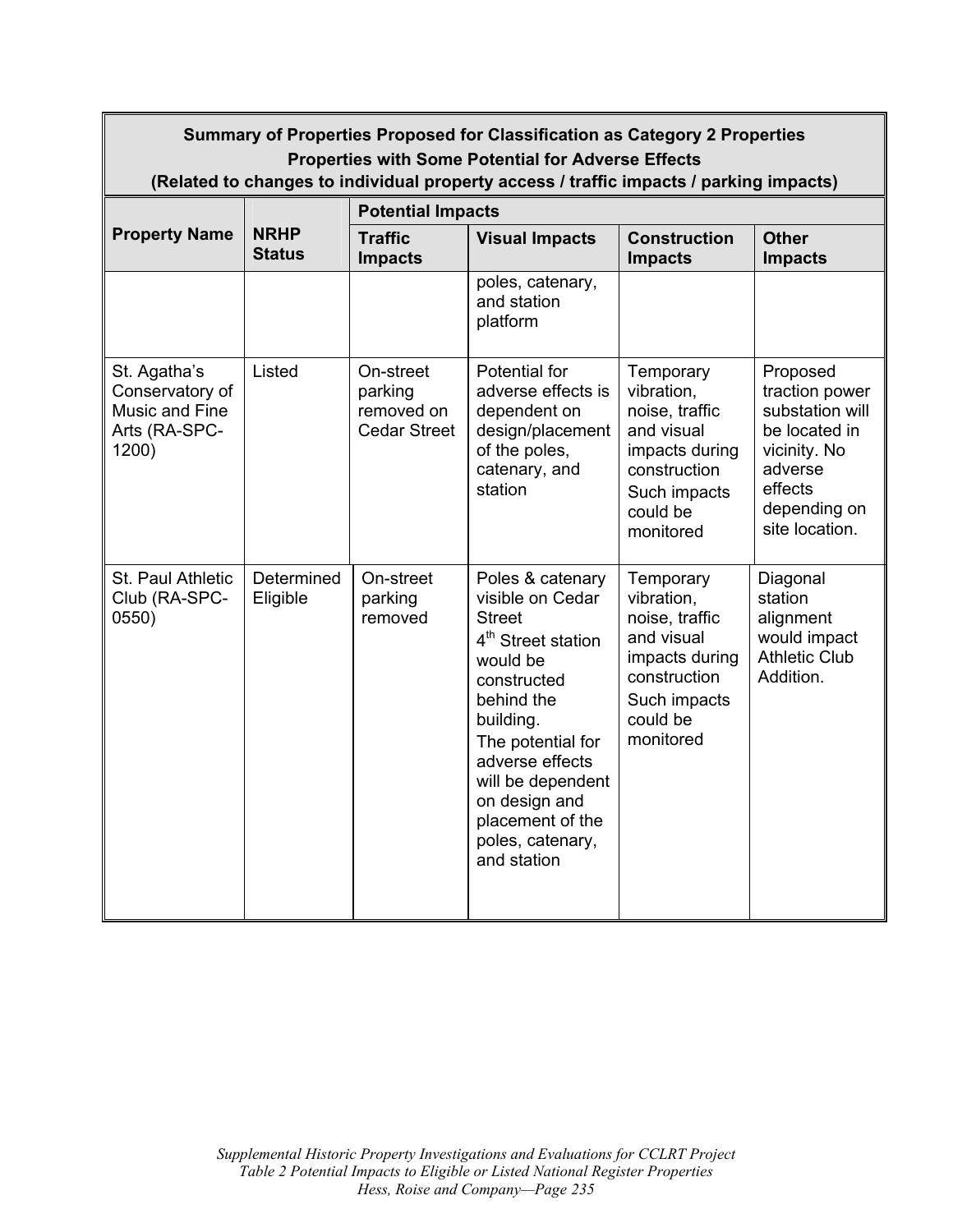| Summary of Properties Proposed for Classification as Category 1 Properties<br><b>Properties with High Potential for Adverse Effects</b><br>(Design goals / strategies developed for all) |                                                |                                                                                                                                                                                                                                                                    |                                                                                                                 |                                                                                                                                                                    |                                                                                                                                                                 |  |
|------------------------------------------------------------------------------------------------------------------------------------------------------------------------------------------|------------------------------------------------|--------------------------------------------------------------------------------------------------------------------------------------------------------------------------------------------------------------------------------------------------------------------|-----------------------------------------------------------------------------------------------------------------|--------------------------------------------------------------------------------------------------------------------------------------------------------------------|-----------------------------------------------------------------------------------------------------------------------------------------------------------------|--|
|                                                                                                                                                                                          |                                                | POTENTIAL IMPACTS                                                                                                                                                                                                                                                  |                                                                                                                 |                                                                                                                                                                    |                                                                                                                                                                 |  |
| <b>PROPERTY</b><br><b>NAME</b>                                                                                                                                                           | <b>NRHP</b><br><b>STATUS</b>                   | <b>TRAFFIC</b><br><b>IMPACTS</b>                                                                                                                                                                                                                                   | <b>VISUAL</b><br><b>IMPACTS</b>                                                                                 | <b>CONSTRUCTION</b><br><b>IMPACTS</b>                                                                                                                              | <b>OTHER IMPACTS</b>                                                                                                                                            |  |
| <b>East River</b><br>Parkway                                                                                                                                                             | Contributing<br>to Eligible<br>Grand<br>Rounds | Traffic<br>volumes on<br><b>East River</b><br>Parkway<br>north and<br>south of the<br>Washington<br>Avenue<br>Bridge would<br>increase.<br>Potential for<br>adverse<br>effects on<br>significant<br>parkway<br>elements.                                           | None<br><b>LRT</b> line will<br>run on bridge<br>above the<br>parkway.                                          | Temporary<br>vibration, noise,<br>traffic and<br>visual impacts<br>during<br>construction                                                                          | Reconfiguration<br>of one<br>intersection on<br>the Parkway at<br>E. River Road<br>and<br>Washington<br>Avenue<br>Depending on<br>design, no<br>adverse effect. |  |
| University of<br>Minnesota<br><b>Campus Mall</b><br><b>Historic District</b>                                                                                                             | Determined<br>Eligible                         | Additional<br>traffic on<br>Pleasant<br>Avenue and<br>other traffic<br>impacts due<br>to closure of<br>Washington<br>Avenue to<br>automobile<br>traffic.<br>Potential<br>adverse<br>effects to<br>pedestrians,<br>building<br>access and<br>building<br>integrity. | Poles and<br>catenary<br>visible<br>Potential<br>adverse<br>effects<br>depending on<br>design and<br>placement. | Temporary<br>vibration, noise,<br>traffic and<br>visual impacts<br>during<br>construction<br>Potential<br>adverse effects<br>which would<br>require<br>mitigation. | None                                                                                                                                                            |  |

 *Supplemental Historic Property Investigations and Evaluations for CCLRT Project Hess, Roise and Company—Page 236 Table 2 Potential Impacts to Eligible or Listed National Register Properties*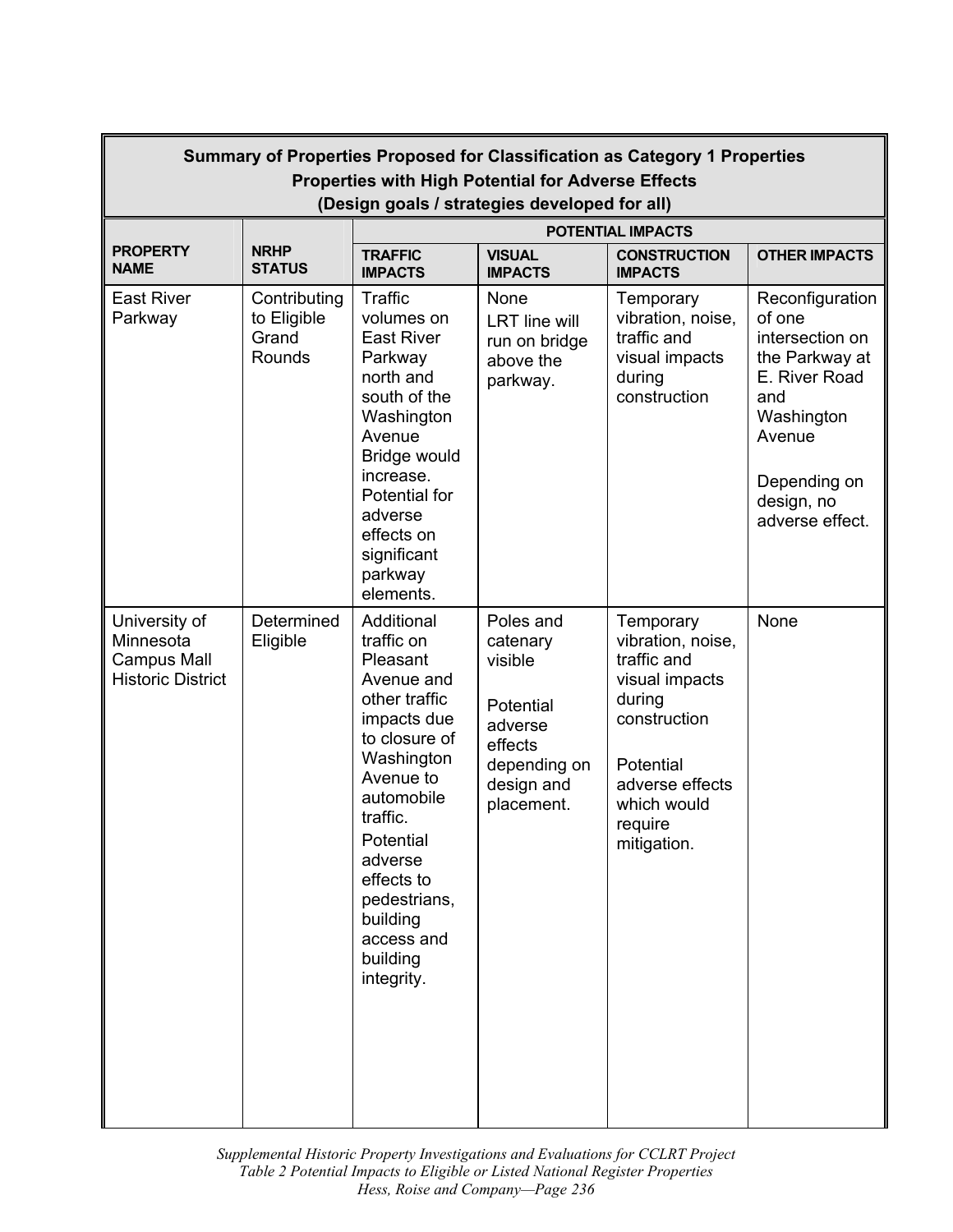| Summary of Properties Proposed for Classification as Category 1 Properties<br><b>Properties with High Potential for Adverse Effects</b>                    |                                               |                                                                                            |                                                                                                                                                                                                                                                                                                                                                                                                                                                                                                                                                                                              |                                                                                                                                    |                                                                                                                                                                                                                                                                                                                                                                                                                                                                                                                                                                                                                                                                                                                   |
|------------------------------------------------------------------------------------------------------------------------------------------------------------|-----------------------------------------------|--------------------------------------------------------------------------------------------|----------------------------------------------------------------------------------------------------------------------------------------------------------------------------------------------------------------------------------------------------------------------------------------------------------------------------------------------------------------------------------------------------------------------------------------------------------------------------------------------------------------------------------------------------------------------------------------------|------------------------------------------------------------------------------------------------------------------------------------|-------------------------------------------------------------------------------------------------------------------------------------------------------------------------------------------------------------------------------------------------------------------------------------------------------------------------------------------------------------------------------------------------------------------------------------------------------------------------------------------------------------------------------------------------------------------------------------------------------------------------------------------------------------------------------------------------------------------|
|                                                                                                                                                            | (Design goals / strategies developed for all) |                                                                                            |                                                                                                                                                                                                                                                                                                                                                                                                                                                                                                                                                                                              |                                                                                                                                    |                                                                                                                                                                                                                                                                                                                                                                                                                                                                                                                                                                                                                                                                                                                   |
| <b>PROPERTY</b><br><b>NAME</b>                                                                                                                             | <b>NRHP</b><br><b>STATUS</b>                  | <b>TRAFFIC</b><br><b>IMPACTS</b>                                                           | <b>VISUAL</b><br><b>IMPACTS</b>                                                                                                                                                                                                                                                                                                                                                                                                                                                                                                                                                              | <b>POTENTIAL IMPACTS</b><br><b>CONSTRUCTION</b><br><b>IMPACTS</b>                                                                  | <b>OTHER IMPACTS</b>                                                                                                                                                                                                                                                                                                                                                                                                                                                                                                                                                                                                                                                                                              |
| <b>State Capitol</b><br><b>Mall Historic</b><br>District (RA-<br>SPC-5616)<br>Including the<br><b>State Capitol</b><br><b>Power Plant</b><br>(RA-SPC-5619) | Determined<br>Eligible                        | Closure of<br>vehicle<br>access from<br><b>MLK</b><br>Boulevard to<br><b>Robert Street</b> | Poles &<br>catenary<br>visible on<br>south side of<br><b>University Ave</b><br>and west side<br>of Robert<br><b>Street</b><br><b>Station</b><br>located at SE<br>corner of Rice<br>Street and<br><b>University Ave</b><br><b>Station</b><br>located on<br>west side of<br><b>Robert Street</b><br>10 <sup>th</sup> Street<br>station will<br>change view<br>of Capitol and<br>other buildings<br>on grounds<br>from Cedar<br>Street.<br>The potential<br>for adverse<br>effects will be<br>dependent on<br>design and<br>placement of<br>the poles,<br>catenary, and<br>station<br>platforms | Temporary<br>vibration, noise,<br>traffic and<br>visual impacts<br>during<br>construction<br>Such impacts<br>could be<br>monitored | Changes to<br>pedestrian<br>access at north<br>face of Capitol<br>building.<br>Changes to<br>vehicular<br>access to<br>parking area on<br>west side of<br>Capitol building<br>and at MLK<br>Boulevard E.<br>Encroachment<br>into Leif<br>Erikson Lawn<br>as part of Rice<br>St. Station<br>siting.<br>Depending on<br>the design and<br>placement, this<br>may be an<br>adverse effect.<br>Green medians<br>in the Cedar<br><b>Street</b><br>approach will<br>be removed on<br>the I-94 bridge<br>and at the 10 <sup>th</sup><br>Street station,<br>truncating the<br>formal<br>approach at I-<br>94.<br>A proposed<br>traction power<br>substation may<br>be located<br>within the<br>district<br>boundaries. No |

 *Supplemental Historic Property Investigations and Evaluations for CCLRT Project Hess, Roise and Company—Page 237 Table 2 Potential Impacts to Eligible or Listed National Register Properties*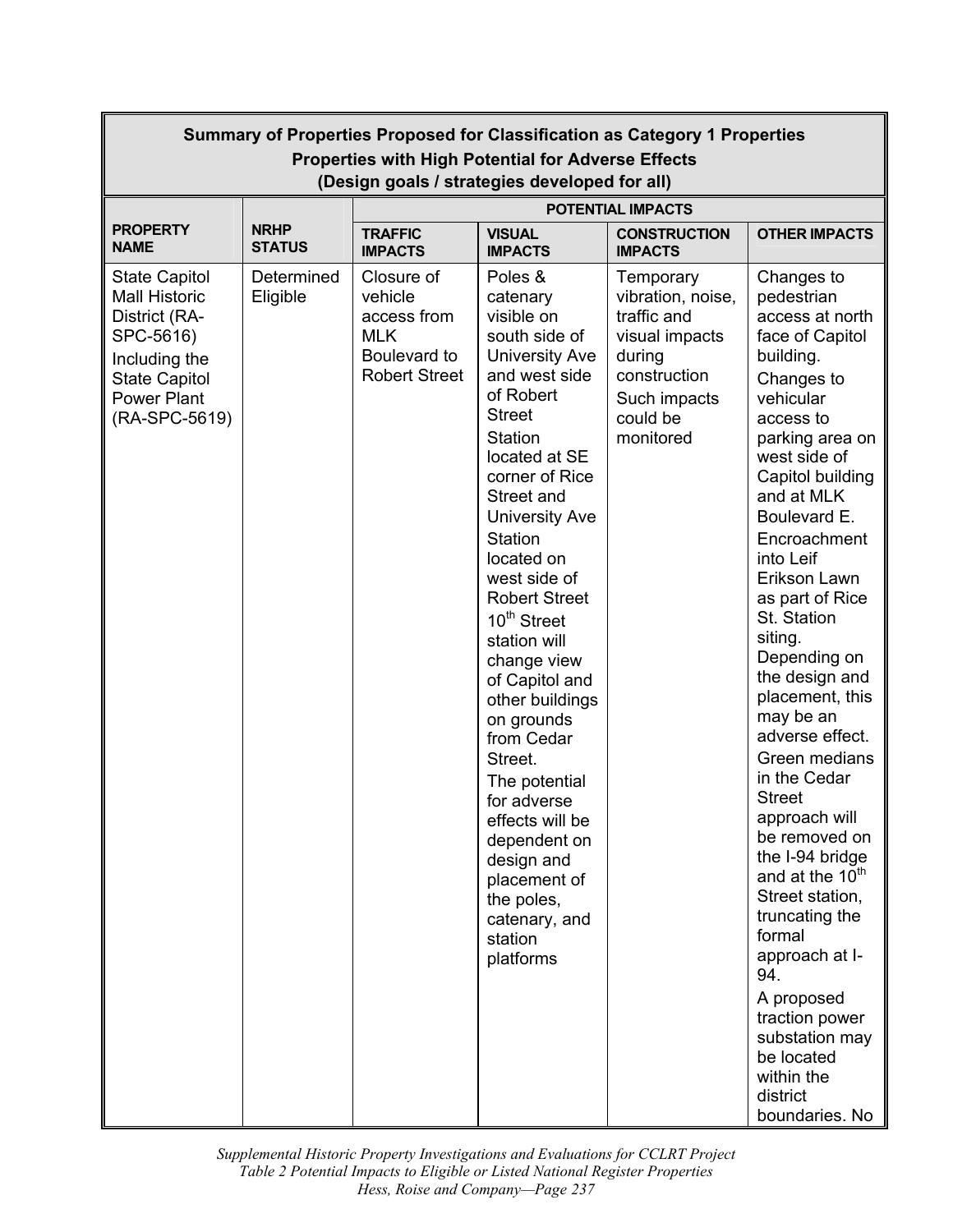| Summary of Properties Proposed for Classification as Category 1 Properties<br><b>Properties with High Potential for Adverse Effects</b><br>(Design goals / strategies developed for all) |                              |                                                                                                                                  |                                                                                                                                                                                                                                                                                                                                                                                                                 |                                                                                                                                    |                                                                                                                                                                                                                   |  |
|------------------------------------------------------------------------------------------------------------------------------------------------------------------------------------------|------------------------------|----------------------------------------------------------------------------------------------------------------------------------|-----------------------------------------------------------------------------------------------------------------------------------------------------------------------------------------------------------------------------------------------------------------------------------------------------------------------------------------------------------------------------------------------------------------|------------------------------------------------------------------------------------------------------------------------------------|-------------------------------------------------------------------------------------------------------------------------------------------------------------------------------------------------------------------|--|
|                                                                                                                                                                                          |                              | <b>POTENTIAL IMPACTS</b>                                                                                                         |                                                                                                                                                                                                                                                                                                                                                                                                                 |                                                                                                                                    |                                                                                                                                                                                                                   |  |
| <b>PROPERTY</b><br><b>NAME</b>                                                                                                                                                           | <b>NRHP</b><br><b>STATUS</b> | <b>TRAFFIC</b><br><b>IMPACTS</b>                                                                                                 | <b>VISUAL</b><br><b>IMPACTS</b>                                                                                                                                                                                                                                                                                                                                                                                 | <b>CONSTRUCTION</b><br><b>IMPACTS</b>                                                                                              | <b>OTHER IMPACTS</b>                                                                                                                                                                                              |  |
|                                                                                                                                                                                          |                              |                                                                                                                                  |                                                                                                                                                                                                                                                                                                                                                                                                                 |                                                                                                                                    | adverse effects<br>depending on<br>the site location                                                                                                                                                              |  |
| Minnesota<br><b>State Capitol</b><br>(RA-SPC-0229)<br>Also in the<br><b>State Capitol</b><br><b>Mall Historic</b><br><b>District</b>                                                     | Listed                       | None,<br>covered by<br>district                                                                                                  | Poles &<br>catenary<br>visible on<br>south side of<br><b>University Ave</b><br><b>Station</b><br>located at SE<br>corner of Rice<br>and University<br>Ave<br>10 <sup>th</sup> Street<br>station will<br>change view<br>of Capitol from<br>Cedar Street.<br>The potential<br>for adverse<br>effects will be<br>dependent on<br>design and<br>placement of<br>the poles,<br>catenary, and<br>station<br>platforms | Temporary<br>vibration, noise,<br>traffic and<br>visual impacts<br>during<br>construction<br>Such impacts<br>could be<br>monitored | Changes to<br>pedestrian<br>access at north<br>face of Capitol<br>building.<br>Changes to<br>vehicular<br>access to<br>parking area on<br>west side of<br>Capitol<br>building.<br>Probably not<br>adverse effects |  |
| Central<br>Presbyterian<br>Church (RA-<br>SPC-0553)                                                                                                                                      | Listed                       | Potential for<br>access<br>closure; on-<br>street parking<br>removed<br>Closure of<br>access could<br>be an<br>adverse<br>effect | Poles &<br>catenary<br>visible on<br>Cedar St.<br>Station at<br>10 <sup>th</sup> Street in<br>median of<br>Cedar St.<br>The potential<br>for adverse<br>effects will be<br>dependent on<br>design and<br>placement of                                                                                                                                                                                           | Temporary<br>vibration, noise,<br>traffic and<br>visual impacts<br>during<br>construction<br>Such impacts<br>could be<br>monitored | Proposed<br>traction power<br>substation will<br>be located in<br>vicinity. No<br>adverse effects<br>depending on<br>site location.                                                                               |  |

 *Supplemental Historic Property Investigations and Evaluations for CCLRT Project Hess, Roise and Company—Page 238 Table 2 Potential Impacts to Eligible or Listed National Register Properties*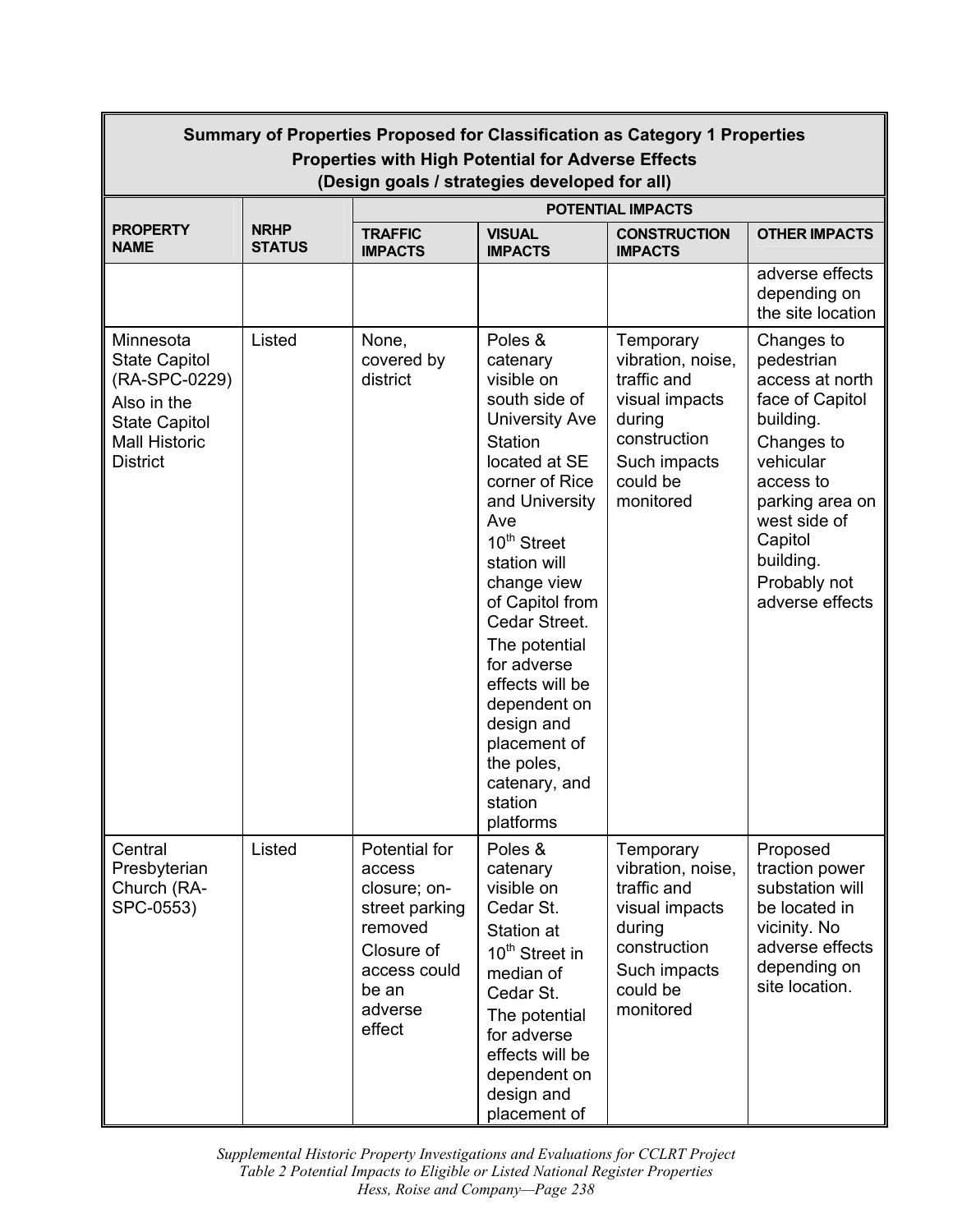| Summary of Properties Proposed for Classification as Category 1 Properties                                 |                              |                                                                                                                                                                               |                                                                                                                                                                                                                                                                 |                                                                                                                                    |                                                                                                                                                                  |  |
|------------------------------------------------------------------------------------------------------------|------------------------------|-------------------------------------------------------------------------------------------------------------------------------------------------------------------------------|-----------------------------------------------------------------------------------------------------------------------------------------------------------------------------------------------------------------------------------------------------------------|------------------------------------------------------------------------------------------------------------------------------------|------------------------------------------------------------------------------------------------------------------------------------------------------------------|--|
| <b>Properties with High Potential for Adverse Effects</b><br>(Design goals / strategies developed for all) |                              |                                                                                                                                                                               |                                                                                                                                                                                                                                                                 |                                                                                                                                    |                                                                                                                                                                  |  |
|                                                                                                            |                              | <b>POTENTIAL IMPACTS</b>                                                                                                                                                      |                                                                                                                                                                                                                                                                 |                                                                                                                                    |                                                                                                                                                                  |  |
| <b>PROPERTY</b><br><b>NAME</b>                                                                             | <b>NRHP</b><br><b>STATUS</b> | <b>TRAFFIC</b><br><b>IMPACTS</b>                                                                                                                                              | <b>VISUAL</b><br><b>IMPACTS</b>                                                                                                                                                                                                                                 | <b>CONSTRUCTION</b><br><b>IMPACTS</b>                                                                                              | <b>OTHER IMPACTS</b>                                                                                                                                             |  |
|                                                                                                            |                              |                                                                                                                                                                               | the poles,<br>catenary, and<br>station<br>platforms                                                                                                                                                                                                             |                                                                                                                                    |                                                                                                                                                                  |  |
| St. Louis King<br>of France<br>Church and<br>Rectory (RA-<br>SPC-0554)                                     | Determined<br>Eligible       | On-street<br>parking<br>removed                                                                                                                                               | Poles &<br>catenary<br>visible on<br>Cedar St.<br>Station at<br>10 <sup>th</sup> Street in<br>median of<br>Cedar St.<br>The potential<br>for adverse<br>effects will be<br>dependent on<br>design and<br>placement of<br>the poles,<br>catenary, and<br>station | Temporary<br>vibration, noise,<br>traffic and<br>visual impacts<br>during<br>construction<br>Such impacts<br>could be<br>monitored | Proposed<br>traction power<br>substation will<br>be located in<br>vicinity. No<br>adverse effects<br>depending on<br>site location.                              |  |
| Lowertown<br><b>Historic District</b><br>(RA-SPC-4580)                                                     | Listed                       | <b>Wacouta Plus</b><br>alignment<br>alternative: 4 <sup>th</sup><br><b>Street</b><br>becomes one-<br>way WB; on-<br>street parking<br>removed;<br>median closed<br>at Wacouta | Poles &<br>catenary<br>visible but in<br>median of<br>$4th$ St<br>The potential<br>for adverse<br>effects will be<br>dependent on<br>design and<br>placement of<br>the poles and<br>catenary                                                                    | Temporary<br>vibration, noise,<br>traffic and<br>visual impacts<br>Such impacts<br>could be<br>monitored                           | A proposed<br>traction power<br>substation may<br>be located<br>within the<br>district<br>boundaries. No<br>adverse effects<br>depending on<br>the site location |  |
| St. Paul Union<br>Depot (RA-<br>SPC-5225) and<br>elevated rail                                             | Listed                       | $4th$ St. will<br>become one-<br>way WB; on-<br>street parking                                                                                                                | Poles &<br>catenary<br>visible but in<br>median of                                                                                                                                                                                                              | Temporary<br>vibration, noise,<br>traffic and<br>visual impacts;                                                                   | Construction of<br>the Vehicle<br>Storage and<br>Maintenance                                                                                                     |  |

 *Supplemental Historic Property Investigations and Evaluations for CCLRT Project*  $\overline{a}$ *Table 2 Potential Impacts to Eligible or Listed National Register Properties Hess, Roise and Company—Page 239*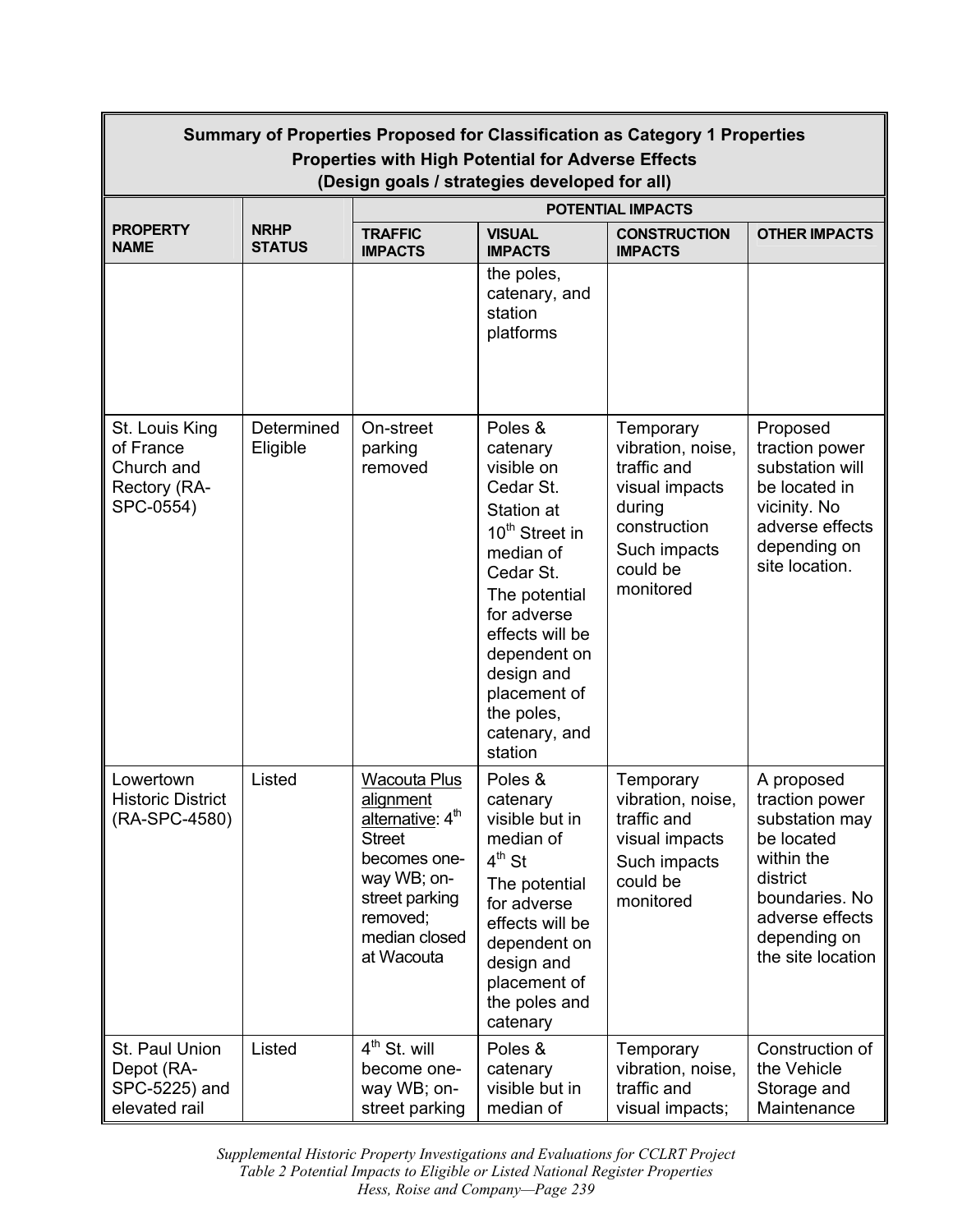| Summary of Properties Proposed for Classification as Category 1 Properties<br><b>Properties with High Potential for Adverse Effects</b> |                                                                           |                                                                         |                                                                                                                                                                                                                                                                                                                                        |                                                                                                                       |                                                                                                                                                                                       |  |
|-----------------------------------------------------------------------------------------------------------------------------------------|---------------------------------------------------------------------------|-------------------------------------------------------------------------|----------------------------------------------------------------------------------------------------------------------------------------------------------------------------------------------------------------------------------------------------------------------------------------------------------------------------------------|-----------------------------------------------------------------------------------------------------------------------|---------------------------------------------------------------------------------------------------------------------------------------------------------------------------------------|--|
|                                                                                                                                         | (Design goals / strategies developed for all)<br><b>POTENTIAL IMPACTS</b> |                                                                         |                                                                                                                                                                                                                                                                                                                                        |                                                                                                                       |                                                                                                                                                                                       |  |
| <b>PROPERTY</b><br><b>NAME</b>                                                                                                          | <b>NRHP</b><br><b>STATUS</b>                                              | <b>TRAFFIC</b><br><b>IMPACTS</b>                                        | <b>VISUAL</b><br><b>IMPACTS</b>                                                                                                                                                                                                                                                                                                        | <b>CONSTRUCTION</b><br><b>IMPACTS</b>                                                                                 | <b>OTHER IMPACTS</b>                                                                                                                                                                  |  |
| yards<br>(determined<br>eligible)<br>Also included in<br>Lowertown<br><b>Historic District</b>                                          |                                                                           | removed;<br>access and<br>parking<br>removed in<br>front of<br>building | $4th$ St. The<br>potential for<br>adverse<br>effects will be<br>dependent on<br>design and<br>placement of<br>the poles and<br>catenary<br>Station in front<br>of Depot will<br>change some<br>views of the<br>building;<br>station will<br>impact circular<br>drive Potential<br>for adverse<br>effects is<br>dependent on<br>design. | Such impacts<br>could be<br>monitored<br>Access to depot<br>may be affected<br>during<br>construction                 | facility may<br>impact the<br>elevated rail<br>yards behind<br>the Depot<br>Concourse.<br>The potential<br>for adverse<br>effects will be<br>dependent on<br>design and<br>placement. |  |
| St. Paul Urban<br>Renewal<br><b>Historic District</b>                                                                                   | Determined<br>eligible                                                    | 4th will<br>become one-<br>way WB; on-<br>street parking<br>removed     | Poles and<br>catenary<br>visible on<br><b>Cedar Street</b><br>and 4th<br>Street. Cedar<br>and 4th<br><b>Streets station</b><br>would be<br>constructed<br>on a site in the<br>district.<br>The potential<br>for adverse<br>effects will be<br>dependent on<br>design and<br>placement of<br>the poles,<br>catenary, and<br>station     | Vibration, noise,<br>traffic and<br>visual impacts<br>during<br>construction<br>Such impacts<br>could be<br>mitigated | Diagonal<br>station<br>alignment will<br>require removal<br>of one<br>contributing<br>building that<br>falls within<br>period of<br>significance.                                     |  |

 *Supplemental Historic Property Investigations and Evaluations for CCLRT Project Hess, Roise and Company—Page 240 Table 2 Potential Impacts to Eligible or Listed National Register Properties*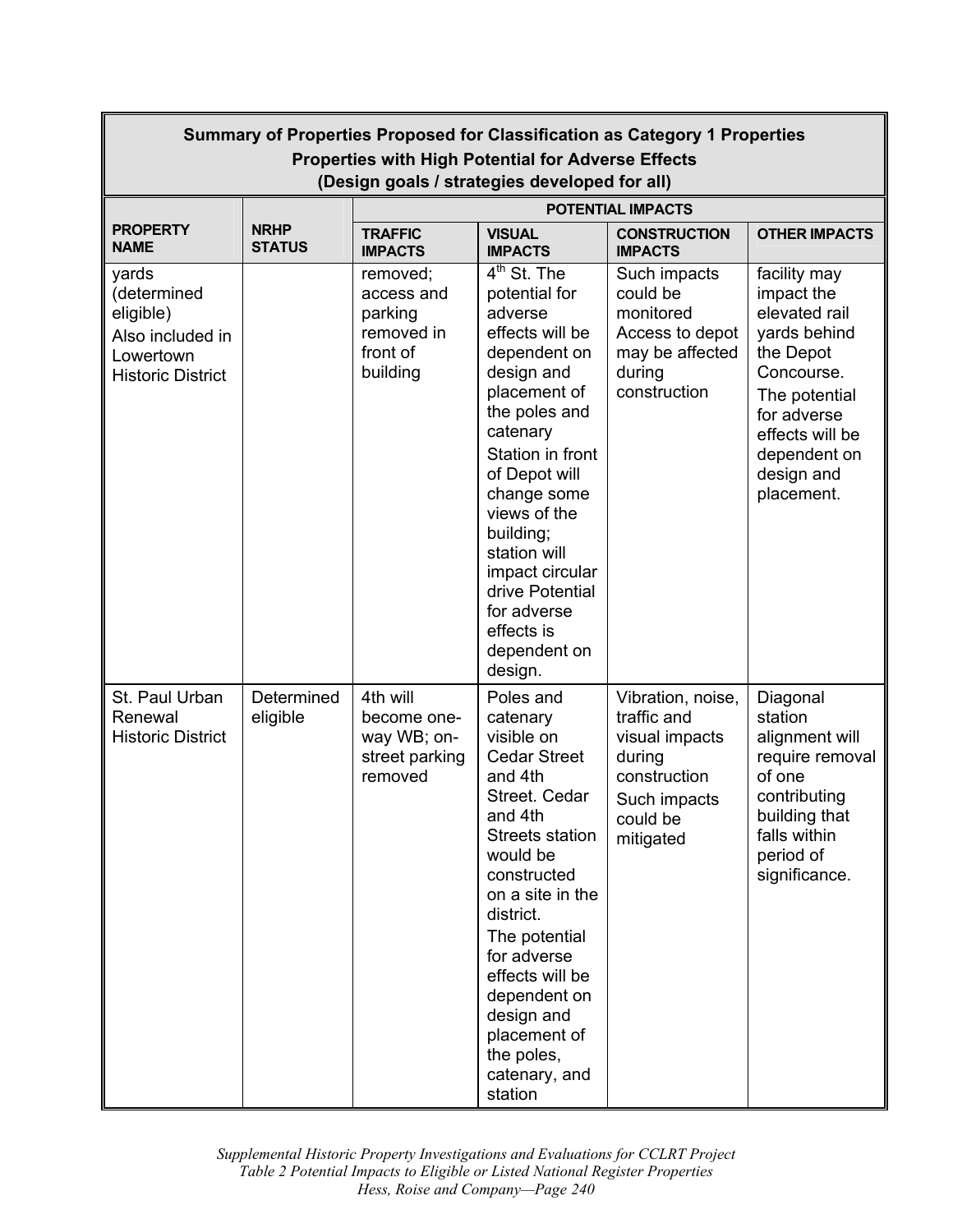## **Sources Consulted**

- The 106 Group Ltd. "Phase I Architectural History Investigation for the Proposed Central Transit Corridor, Hennepin and Ramsey Counties, Minnesota." August 2003. Submitted to Hennepin County Department of Transit and Community Works.
- ———. "Phase II Architectural History Investigation for the Proposed Central Transit Corridor, Hennepin and Ramsey Counties, Minnesota." September 2004. Submitted to Ramsey County Regional Rail Authority.
- ———. "Phase I and II Architectural History Survey for the Union Depot Multi-Modal Transit Hub Project, St. Paul, Ramsey County, Minnesota." William E. Stark, M.A., Principal Investigator. May 2007. Submitted to Ramsey County Regional Rail Authority.
- Allen, Michael. "Missouri Athletic Club Building." October 2006. National Register of Historic Places Registration Form. Available at the Missouri State Historic Preservation Office, Jefferson City, Missouri.
- American Terra Cotta Company. Saint Paul Athletic Club Terra Cotta Plans. 1916. American Terra Cotta Collection, Northwest Architectural Archives, Elmer L. Andersen Library, University of Minnesota.

Altrowitz, Abe. "New Washington Av. Span Nears Reality." *Minneapolis Star*, March 16, 1960.

- Betts, John Rickards. "The Technological Revolution and the Rise of Sport, 1850-1900." In *The American Sporting Experience: A Historical Anthology of Sport in America*, edited by Steven A. Riess, 147-151. Champaign, Ill.: Leisure Press, 1984.
- BRW, Inc., Hess, Roise and Company, and Foth and Van Dyke. "Phase I and II Cultural Resources Investigations of the Central Corridor, Minneapolis, Hennepin County, and Saint Paul, Ramsey County, Minnesota." July 1995. Submitted to Minnesota Department of Transportation, Ramsey County Regional Railroad Authority, and Hennepin County Regional Railroad Authority.

"Bridge of the Americas to Open in Panama." *New York Times*, September 23, 1962.

- "A Brief History of St. Matthew's Evangelical Lutheran Church." *The Visitor* 11 (December 1937): 3-5.
- *Business Motion Pictures: Reid H. Ray Film Industries, Inc.* Saint Paul, 1953.
- Carney, Robert S., and Don Padilla. "A History of the Minneapolis Athletic Club." In *Seventyfive Years at the Minneapolis Athletic Club*. Minneapolis: Minneapolis Athletic Club, 1991.
- Curran, Christine A., and Charlene K. Roise. "Prospect Park Water Tower and Tower Hill Park." 1997. National Register of Historic Places Registration Form prepared by Hess, Roise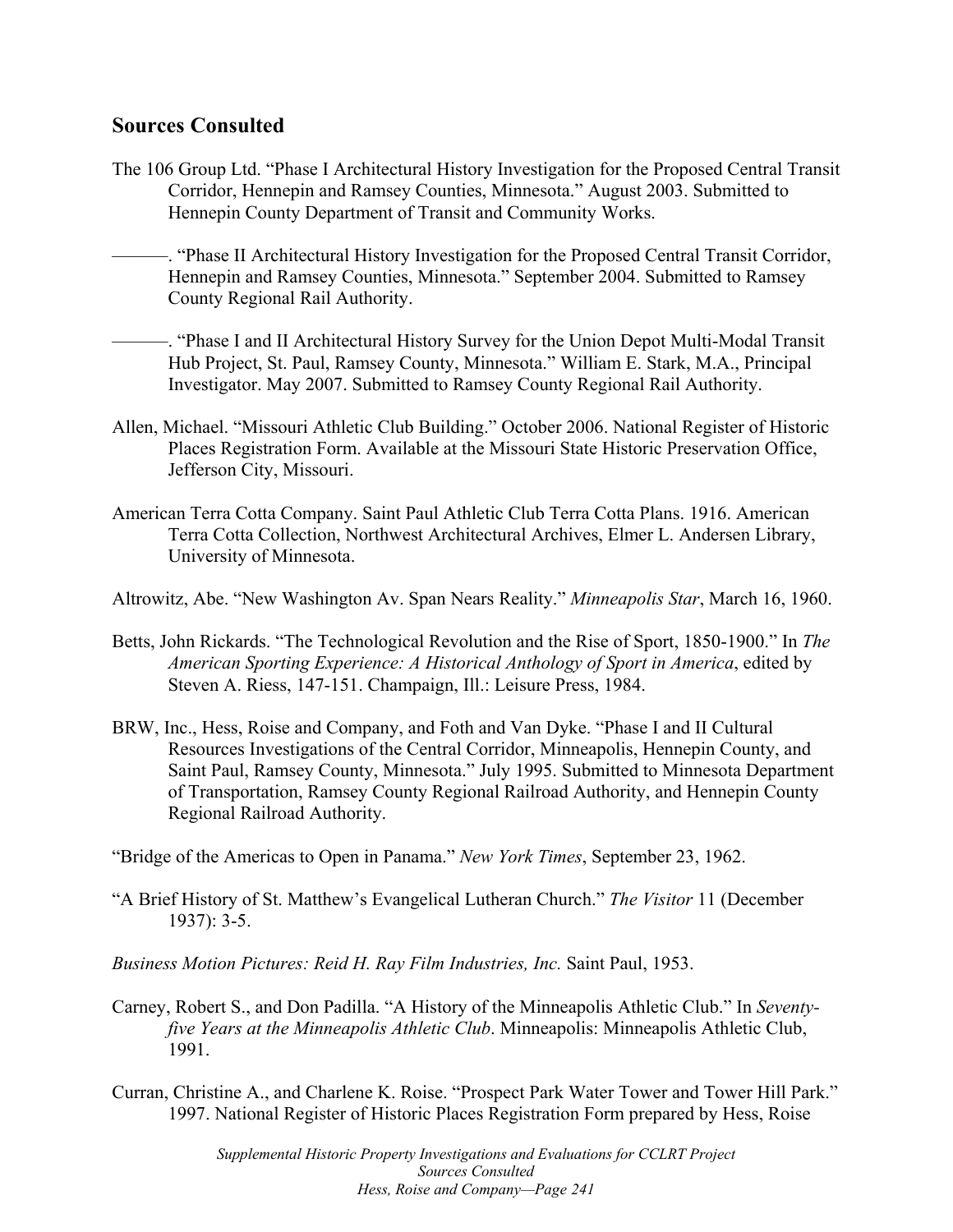and Company. Available at Minnesota State Historic Preservation Office, Minnesota Historical Society.

Diers, John W., and Aaron Isaacs. *Twin Cities by Trolley: The Streetcar Era in Minneapolis and St. Paul*. Minneapolis: University of Minnesota Press, 2007.

"Double-Deck Bridge OKd by 'U'& City." *Minneapolis Star*, December 9, 1954.

- "Double-Deck River Span at U Urged." *Saint Paul Pioneer Press*, July 6, 1955.
- Douty, Thomas. "Washington Avenue Bridge Receives Annual Makeover." *Minnesota Daily*, September 10, 1999.
- Ellerbe Architects Papers, 1914-1959. Detailed Contents Online Finding Aid. Northwest Architectural Archives. Elmer L. Andersen Library, University of Minnesota: http://special.lib.umn.edu/findaid/xml/naa004.xml.
- Ellerbe, Thomas F. *The Ellerbe Tradition: Seventy Years of Architecture and Engineering.*  Minneapolis: Ellerbe, Inc., 1980.
- Empson, Donald L. *The Street Where You Live: A Guide to the Place Names of St. Paul.*  Minneapolis: University of Minnesota Press, 2006.
- "Erikson Fete Set Today." *Minneapolis Sunday Tribune*, October 9, 1949.
- "Erikson Statue Up, Medic Ends 1-Man Fund Drive." *St. Paul Dispatch*, October 10, 1949.
- Farber, Michael. "In Search of Hockeytown U.S.A." *Sports Illustrated*, December 4, 2007. Available at http://www.sportsillustrated.cnn.com/2007/writers/michael\_farber/12/04/ hockeytown1210/index.html
- Franklin, Ben A. "Chesapeake Bay Bridge-Tunnel Will Open Today." *New York Times*, April 15, 1964.
- Gebhard, David, and Tom Martinson. *A Guide to the Architecture of Minnesota.* Minneapolis: University of Minnesota Press, 1977.
- Gilligan, J. A. "Higher-Strength Structural Steels." *Civil Engineering* 34 (November 1964): 35- 39.
- Godin, Roger A. *Before the Stars: Early Major League Hockey and the Saint Paul Athletic Club Team*. Saint Paul: Minnesota Historical Society Press, 2005.
- Gordon, Jon. "Bridge Was Intended to Serve as Focal Point." *Minnesota Daily*, September 18, 1989.

 *Supplemental Historic Property Investigations and Evaluations for CCLRT Project Hess, Roise and Company—Page 242 Sources Consulted*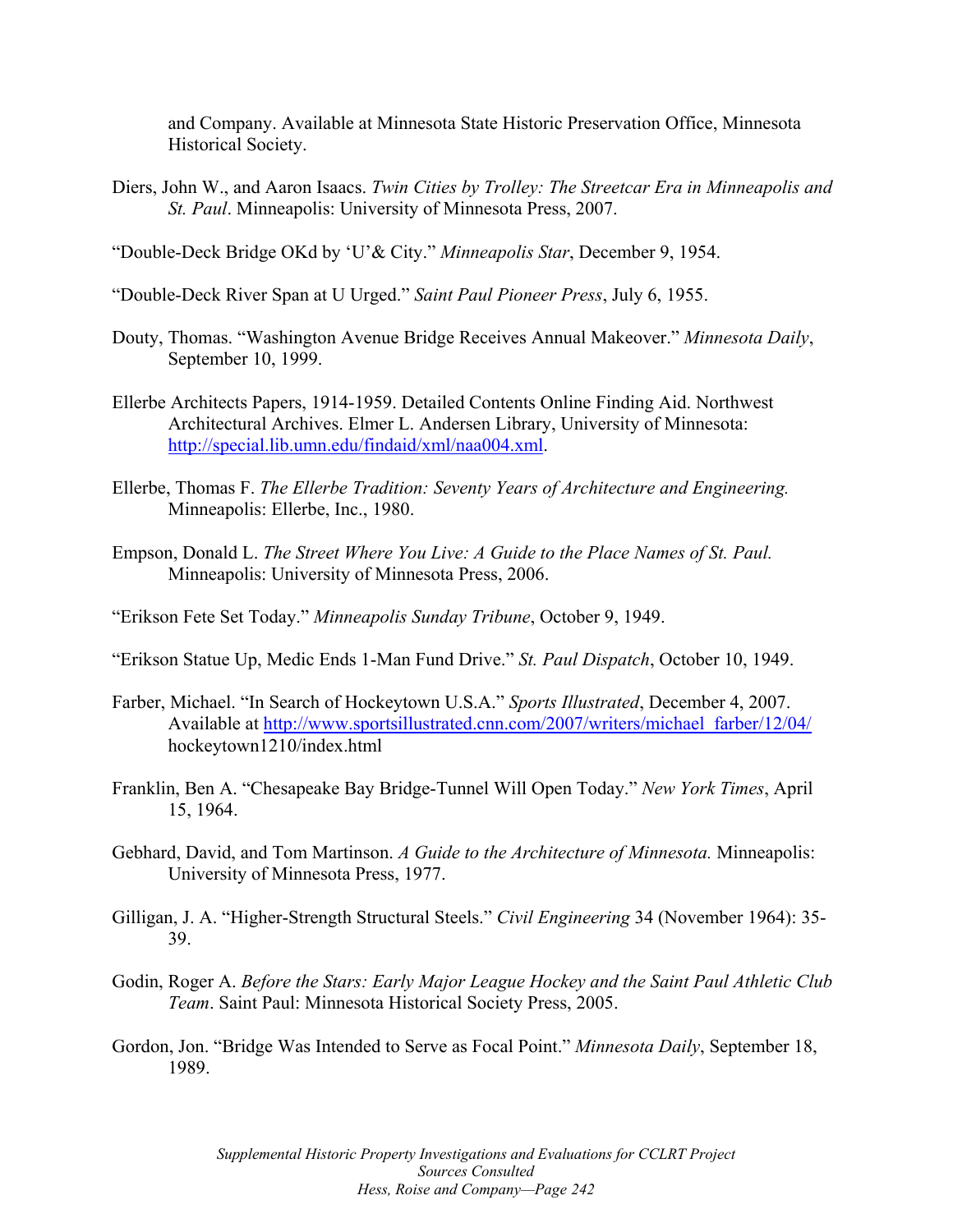- Grafenberg, Gary. *An Updated Capitol Area History.* Saint Paul: Capitol Area Architectural and Planning Board, 1996.
- Granger, Susan, Scott Kelly, and Kay Grossman. "Olson, Floyd B., Memorial Statue." *Historic Roadside Development Structures on Minnesota Trunk Highways*. December 1998. Prepared for Minnesota Department of Transportation, Saint Paul. Available at http://www.dot.state.mn.us/roadsides/historic/files/iforms/HE-MPC-9013.pdf
- Gray, James. *The University of Minnesota 1851-1951.* Minneapolis: University of Minnesota Press, 1951.
- Hausler, Charles. Papers. Northwest Architectural Archives. Elmer L. Andersen Library, University of Minnesota.
- Hennepin County. Elevation drawing outlining the paint scheme for Bridge No. 9360, November 4, 1999. Available at the Minnesota Department of Transportation, Bridges and Structures Department, Oakdale, Minnesota.
- Hennings, Richard A. "Minnesota Building." Historic Preservation Certification Application Part 1—Evaluation of Significance. October 2006. Prepared for Leo M. Sand, MNB Development, LLC. Available at the Minnesota State Historic Preservation Office, Saint Paul.
- Herrold, George. "Capitol Approaches, St. Paul, Minnesota, 1903 to 1956." Unpublished typescript. Available in Minnesota State Archives, Minnesota Historical Society.
- Hess, Jeffrey A., and Paul Clifford Larson. *Saint Paul's Architecture: A History*. Minneapolis: University of Minnesota Press, 2006.
- Hession, Jane King, Rip Rapson, and Bruce N. Wright. *Ralph Rapson: Sixty Years of Modern Design*. Afton, Minn.: Afton Historical Society Press, 1999.
- Hewett, Robert. "Former Minnesotans Direct Building of Dam in Thailand." *Minneapolis Tribune (Picture Magazine)*, April 14, 1963.
- *The Improvement Bulletin*, March 6, 1915, 17; April 3, 1915, 21; October 27, 1933, 12-13; June 15, 1934, 11.
- *Insurance Maps of Minneapolis, Minnesota.* Vol. 8. New York: Sanborn Map Company, 1912, and updated through 1951.
- *Insurance Maps of Saint Paul, Minnesota*. Vol. 1. New York: Sanborn Map Company, 1885, 1926, updated through 1939 and updated through 1951.
- *Insurance Maps of Saint Paul, Minnesota*. Vol. 3. New York: Sanborn Map Company, 1903, 1926, updated through 1939 and updated through 1950.

 *Supplemental Historic Property Investigations and Evaluations for CCLRT Project Hess, Roise and Company—Page 243 Sources Consulted*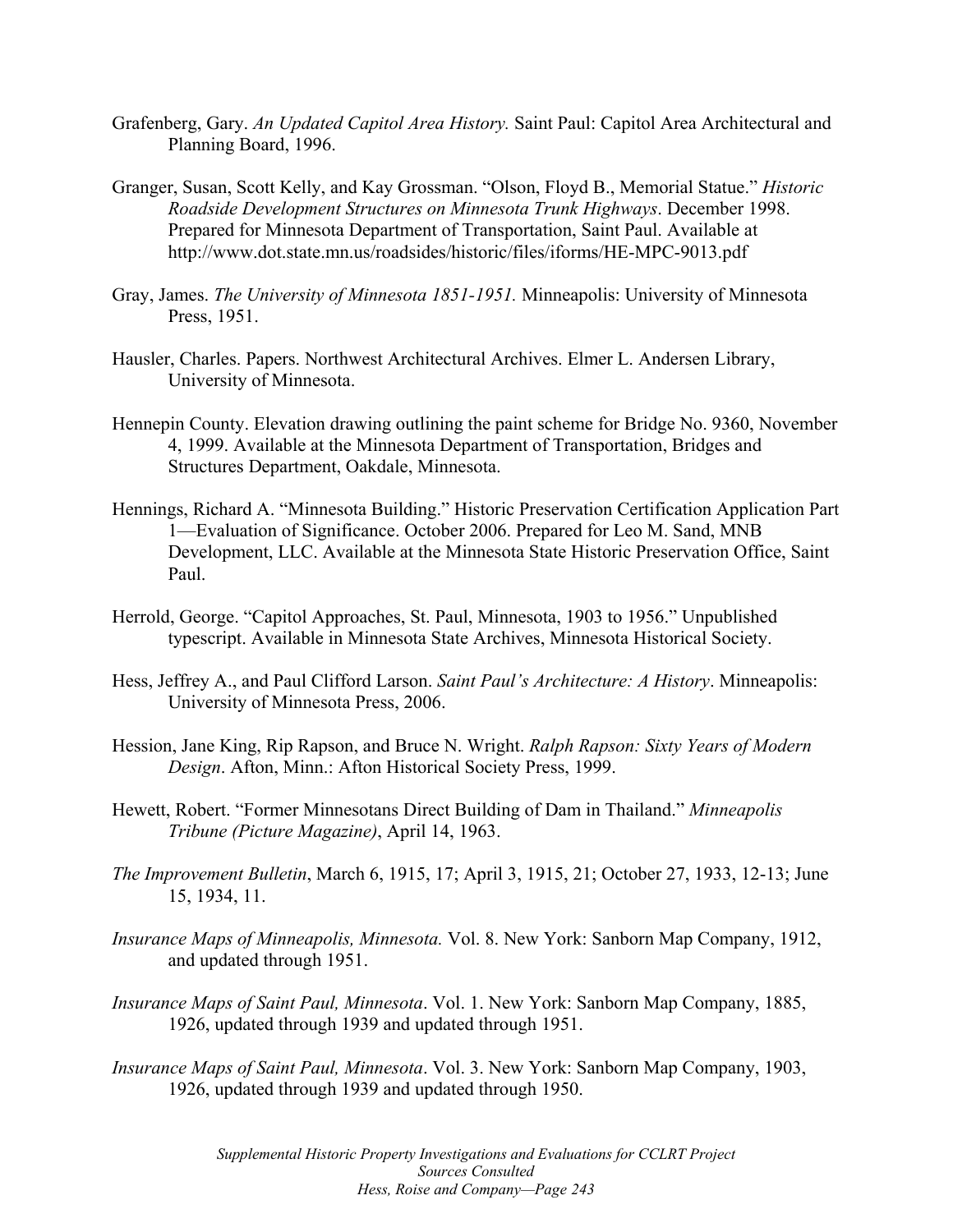- *Insurance Maps of Saint Paul, Minnesota*. Vol. 6. New York: Sanborn Map Company, 1927. updated through 1939 and updated through 1950.
- *A Journey with Mr. B. Ottle!* Saint Paul: Minnesota Milk Company, 1927.
- Kehrberg, Daniel. "The Bridge. . . ." *Minnesota Technolog* (February 1965): 24-25.
- Kenney, Dave. *Twin Cities Picture Show: A Century of Moviegoing*. Saint Paul: Minnesota Historical Society Press, 2007.
- Koepfer, H. F. *Historic St. Paul Buildings.* Saint Paul: St. Paul City Planning Board, 1964.
- Kogan, Herman, and Rick Kogan. *Pharmacist to the Nation: A History of Walgreen Co., America's Leading Drug Store Chain.* Chicago: Walgreen Co., 1989.
- Kunz, Virginia Brainard. *Saint Paul: A Modern Renaissance*. Northridge, California: Winsor Publications, 1986.
- Landscape Research. "Northrop Mall: The City Beautiful Campus Plan of the University of Minnesota. Designed Historic Landscape Evaluation. Final Report." October 2003. Submitted to the State Historic Preservation Office, Minnesota Historical Society.
- Larson, Paul Clifford. *Minnesota Architect: The Life and Work of Clarence H. Johnston.* Afton, Minnesota: Afton Historical Society Press, 1996.
- Lehmberg, Stanford, and Ann M. Pflaum. *The University of Minnesota 1945-2000*. Minneapolis: University of Minnesota Press, 2001.
- "Leif Erikson Statue Unveiled." *Minneapolis Morning Tribune*, October 10, 1949.
- MacDonald and Mack, Hess, Roise and Company, and Jerry Mathiason. "Mines Experiment Station (Mineral Resources Research Center). HAER Documentation. MN-95."
- Martin, Judith A., and Antony Goddard. *Past Choices/Present Landscapes: The Impact of Urban Renewal on the Twin Cities*. Minneapolis: Center for Urban and Regional Affairs, 1989.
- McLaughlin, Kathleen. "Completion of Yanhee Dam is Awaited in Thailand." *New York Times*, July 10, 1962.

———. "Vast Power Project Opens New Era for Thailand." *New York Times*, June 30, 1964.

- Merrick, Martin. "Washington Bridge Will Be Year Late." *Minneapolis Star*, September 19, 1964.
- Millet, Larry. *AIA Guide to the Twin Cities: The Essential Source on the Architecture of Minneapolis and Saint Paul*. Saint Paul: Minnesota Historical Society Press, 2007.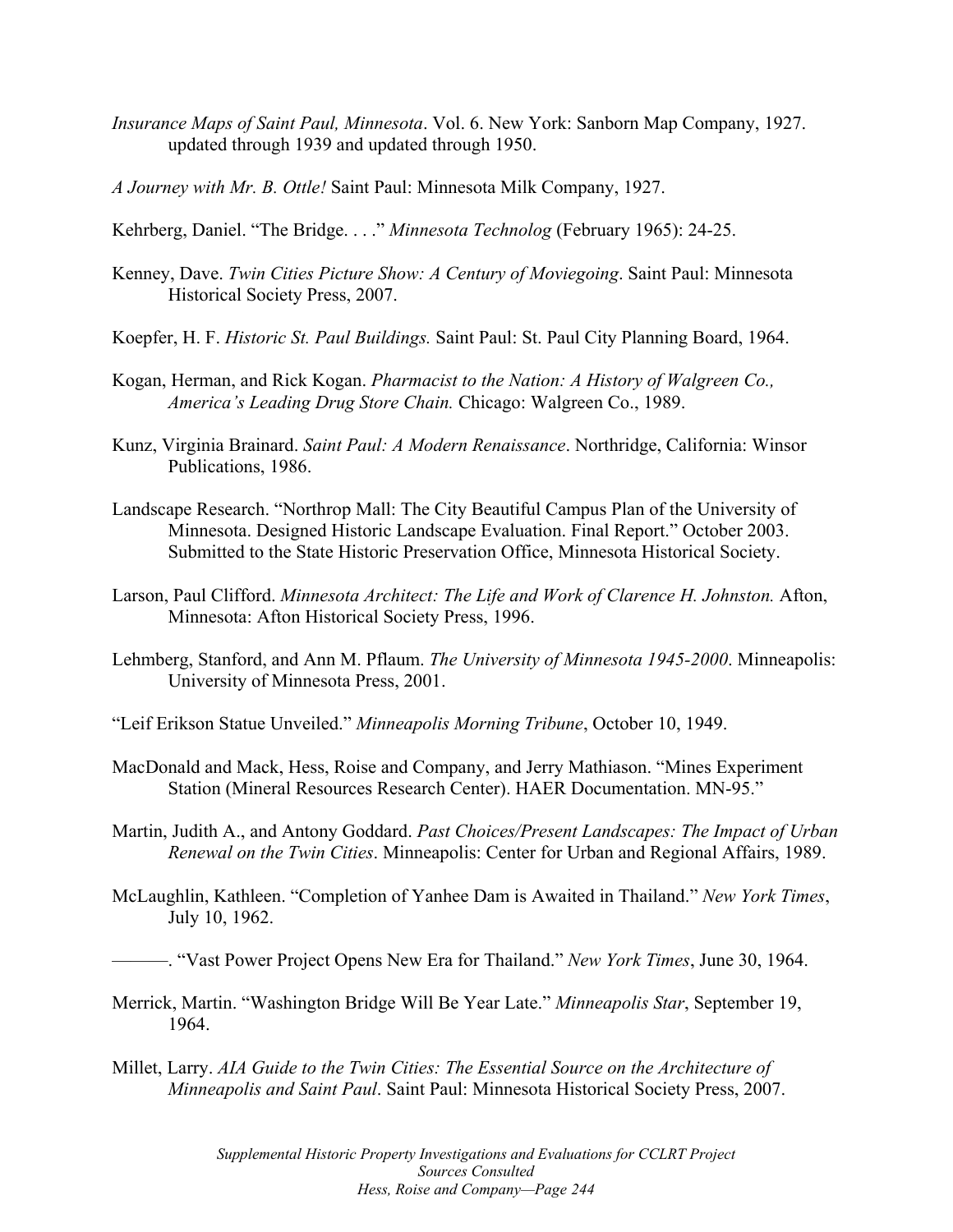Minnesota Historical Society. Visual Resources Database.

"Minnesota Campus is Divided by River." *New York Times*, January 18, 1961.

- Minnesota Department of Transportation. Structure Inventory Sheet for Bridge 9360, May 14, 2003. Available from Mn/DOT, Bridges and Structures Department, Oakdale, Minnesota.
- "Minnesota Major Building Airfields on 'Tokyo Road'." *Minneapolis Tribune*, February 11, 1945.
- Monson, Reuben. "5,000 Pay Tribute to Explorer Leif Erickson at Unveiling of Statue on Capitol Grounds." *St. Paul Pioneer Press*, October 10, 1949.

"Moving Walk Proposed for City Bridge." *Minneapolis Star*, June 28, 1955.

- Murray, Frank. "City, State Hassle Over Bridge." *Minneapolis Star*, December 12, 1955.
- Murphy, Patricia. *The Public Buildings of the State of Minnesota: An Architectural Heritage.*  Saint Paul: Minnesota Historical Society, 1986.
- Murphy, Patricia A., and Susan W. Granger. *Historic Sites Survey of Saint Paul and Ramsey County, 1980-1983: Final Report.* Saint Paul: Ramsey County Historical Society and Saint Paul Heritage Preservation Commission, 1983.
- *National Register Bulletin 15: How To Apply the National Register Criteria for Evaluation*. Washington, D. C.: U.S. Department of the Interior, National Park Service, 1991.
- Nelson, Charles W., and Susan Zeik. "An Historical Inventory of the Old Campus at the University of Minnesota." March 1977. Prepared for the State Historic Preservation Department, Minnesota Historical Society.
- "The New Saint Paul Athletic Club Building." *The Improvement Bulletin*, April 20, 1918.
- "New Steels Open New Roads to Progress." *Engineering News-Record* 168 (February 15, 1962): 40-41.
- "Norse Leaders Fly In For Leif Erikson Statue Fete." *St. Paul Sunday Pioneer Press*, October 9, 1949.
- "Old Bridge Not Missed by Faculty, Students." *Minnesota Daily*, February 14, 1973.
- Parcel, John Ira. Finding Aid for Papers. Available online through the University Archives, Department of Special Collections, University Libraries, Washington University in St. Louis: http://library.wustl.edu/units/spec/archives/guides/pdf/parcel.pdf.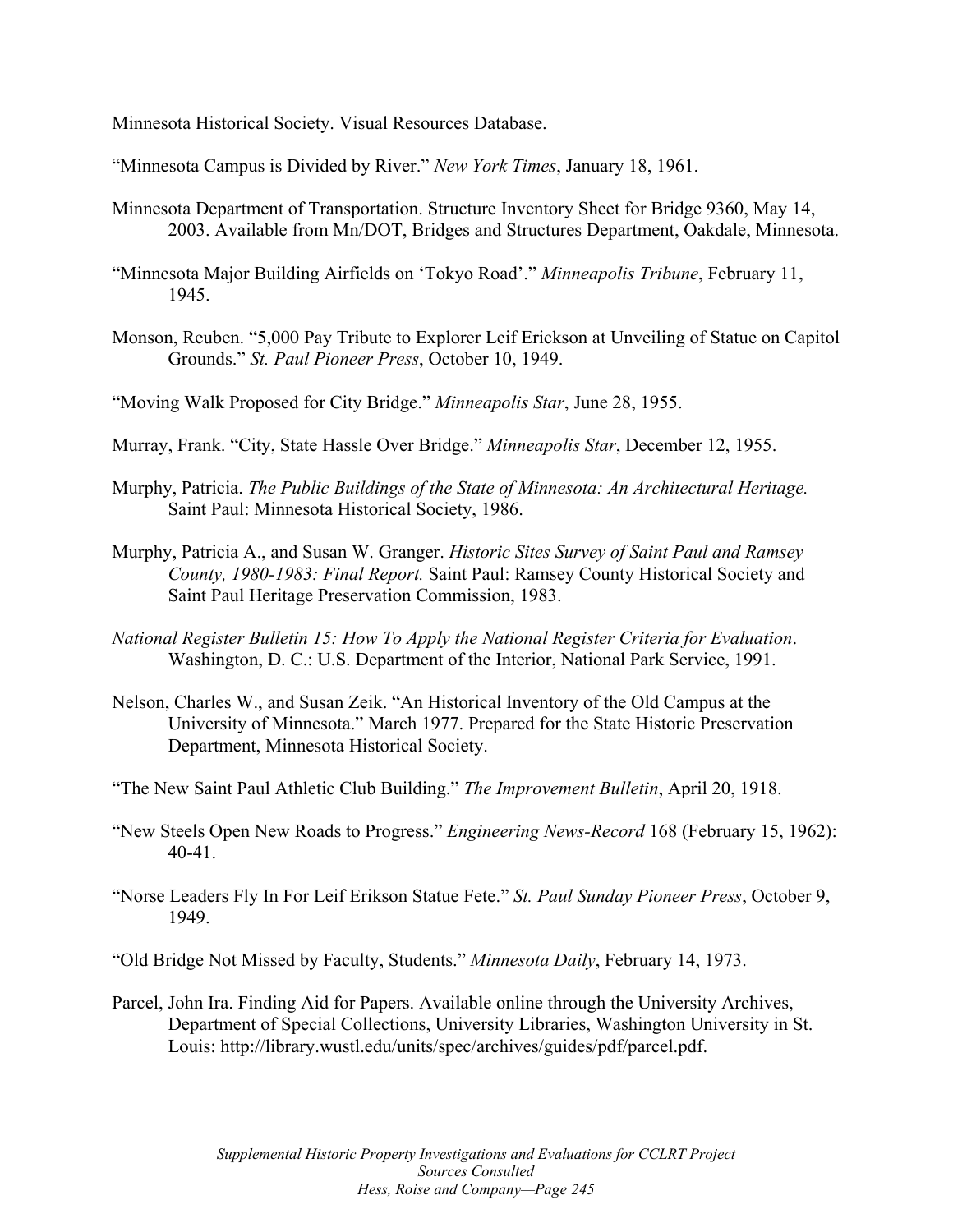- Pearson, Marjorie. "Prospect Park, Minneapolis: An Historical Survey." October 2001. Prepared by Hess, Roise and Company for the Minneapolis Heritage Preservation Commission and Prospect Park East River Road Neighborhood Improvement Association.
- Phelps, Gary. *History of the Minnesota State Capitol Area.* Saint Paul: Capitol Area Architectural and Planning Board, 1985. Available at: www.caapb.state.mn.us/history.
- Prospect Park History Committee. *Under the Witch's Hat: A Prospect Park East River Road Neighborhood History.* Ed. Dean E. Abrahamson. Minneapolis: Prospect Park East River Road Improvement Association, 2003.
- *R. L. Polk's City Directory*. Saint Paul: R. L. Polk and Company, 1910 through 1941.
- Ramsey County Historical Society and Saint Paul Heritage Preservation Commission. Historic Sites Survey: RA-SPC-0879, RA-SPC-3342, RA-SPC-3892. July 1982. Available at Minnesota State Historic Preservation Office.
- Reid Ray Films, Inc. Records, 1918-1972. Historical Sketch by Bonnie Beatson Palmquist (January 1986). Manuscript collection (P1504), available at Minnesota Historical Society.
- Riess, Steven A. *City Games: The Evolution of American Urban Society and the Rise of Sports*. Urbana, Ill.: University of Illinois Press, 1989.
- Roberts, Norene A., Claire Strom, and Joe Roberts. "Final Report: The University of Minnesota System." September 1993. Prepared for the State Historic Preservation Office, Minnesota Historical Society, Saint Paul.
- Roise, Charlene K. "Mitigation Plan for Nicholson Hall with an Assessment of the Landscape of Nicholson and Jones Halls in the Context of the Old Campus (Knoll) Historic District." October 2004. Available at Minnesota State Historic Preservation Office.
- *Safe Milk.* Saint Paul: Minnesota Milk Company, 1920.
- "St. Louis Adds Major Office Tower." *New York Times*, November 10, 1963.
- *Saint Paul Athletic Club Articles of Incorporation.* Saint Paul: Saint Paul Athletic Club, 1921.
- Saint Paul Athletic Club Association Records. Manuscript Collection. Minnesota Historical Society, Saint Paul.
- *Saint Paul Athletic Club Charter and Bylaws*. Saint Paul: Saint Paul Athletic Club, 1916.
- Saint Paul Athletic Club Promotional Brochure. ca. 1913. Saint Paul Buildings Pamphlet Collection, Minnesota Historical Society, Saint Paul.
- Saint Paul Athletic Club Promotional Brochure. 1919. Saint Paul Buildings Pamphlet Collection, Minnesota Historical Society, Saint Paul.

 *Supplemental Historic Property Investigations and Evaluations for CCLRT Project Hess, Roise and Company—Page 246 Sources Consulted*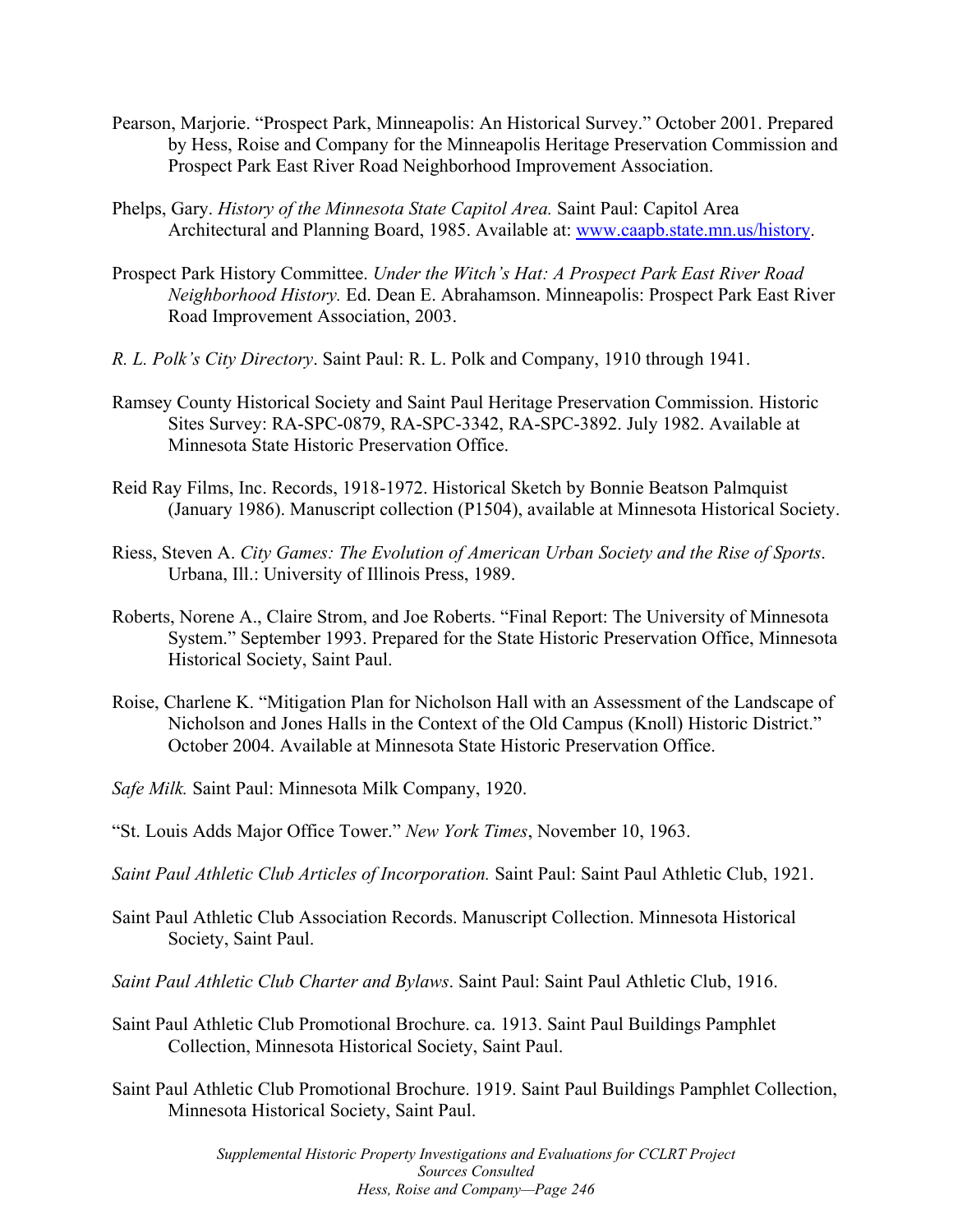St. Paul Fellowship. Website: www.stpaulfellowship.org.

"School Expands Across a River." *New York Times*, October17, 1965.

- Schwarz, George M. *The Geology of the Minneapolis-St. Paul Metropolitan Area.* Minneapolis: University of Minnesota Press, 1936.
- *The Seventy-fifth Anniversary of the St. Paul Area Congregational Union 1887-1962; A Brief History of the St. Paul Area Congregational Union.* Saint Paul: J. McWethy, 1962.
- Sittard, Herm. "On Blighted Area, 'U' Will Build an Educational City." *Minneapolis Star*, October 7, 1959.
- ———. "River Span May Rank With Great." *Minneapolis Star*, November 7, 1957.
- State of Minnesota, Department of Highways. Trunk Highway No. 12, Bridge No. 9360. General Plan and Elevation, April 13, 1962. Available from Mn/DOT, Bridges and Structures Department, Oakdale, Minnesota.
- ———. Trunk Highway No. 12-104, S.P. 2715-66, sheets 1 and 2, 1965.
- ———. Trunk Highway No. 12-104, S.P. 2715-74, 1967, sheets 1 and 2.
- ———. Trunk Highway No. 12-104, S.P. 2715-86, 1968, sheets 1 and 2 (microfilm roll 438).
- ———. Trunk Highway No. 35W-394, S.P. 2783-17, 1968, sheets 1 and 2 (microfilm roll 438).
- ———. Trunk Highway No. 35W-394 and 12-104, S.P. 2783-16 and 2715-75, 1970, sheets 1 and 2 (microfilm roll 438).

"Statue of Leif Erikson Unveiled at State Capitol." *Minneapolis Star Tribune*, October 10, 1949.

- Stem, A. H. Saint Paul Athletic Club Architectural Plans. 1916. Toltz, King, and Day Papers, Northwest Architectural Archives, Elmer L. Andersen Library, University of Minnesota.
- Swierczek, Bob. "Sverdrup Corporation." Answers.com web site. http://www.answers.com /Sverdrup+Corporation?cat=biz-fin.

"Two Decks Unite Divided Campus." *Engineering Record* 175 (July 8, 1965): 72, 74.

- "'U' and Highway Officials Study Plan for Four-Block Tunnel." *Minneapolis Star*, September 30, 1964.
- "'U' Regents Approve New Bridge Plans." *Minneapolis Star*, November 2, 1957.

"University Asks New Bridge Site." *Minnesota Daily*, January 23, 1945.

 *Supplemental Historic Property Investigations and Evaluations for CCLRT Project Hess, Roise and Company—Page 247 Sources Consulted*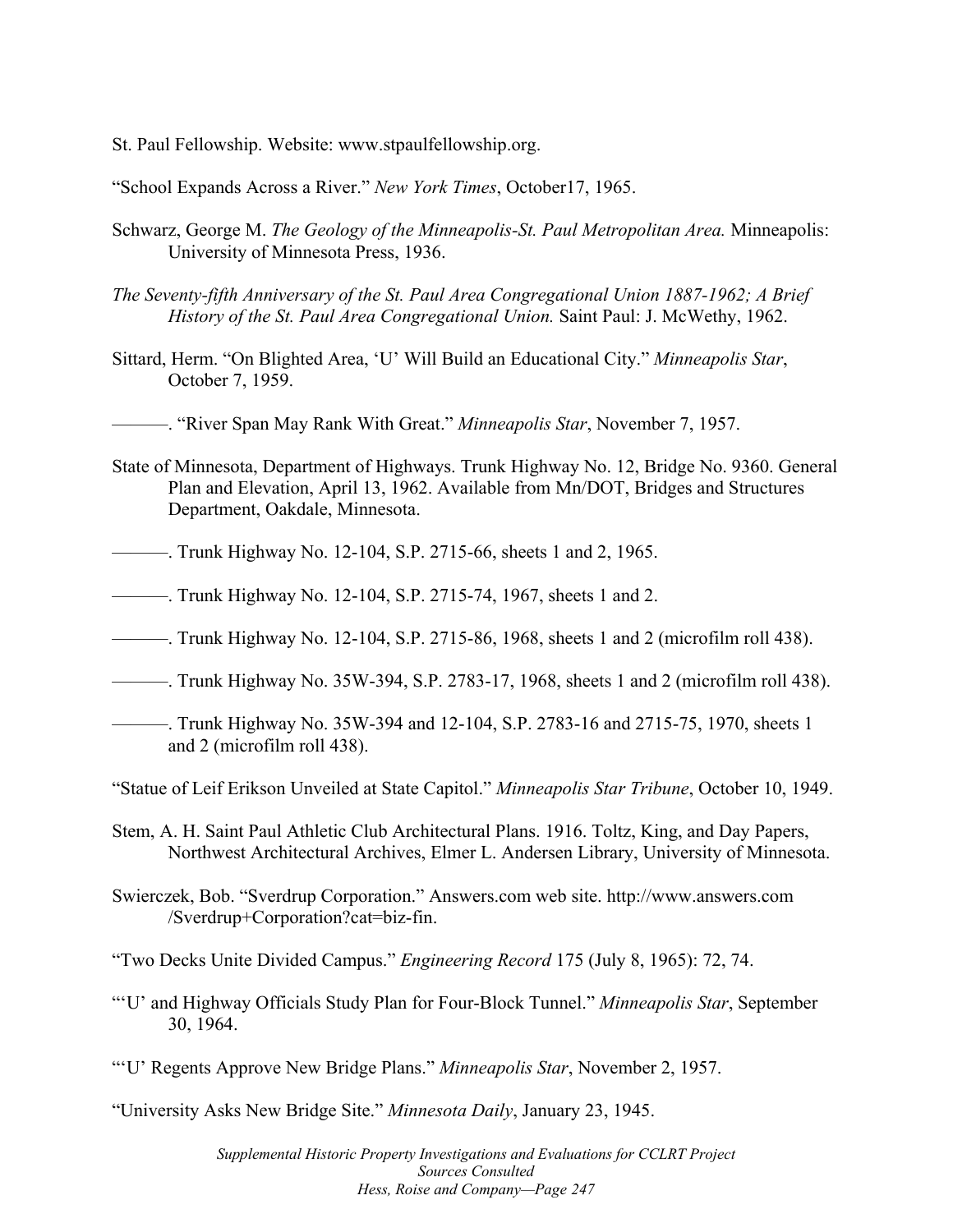- *University Avenue Congregational Church, A Brief History of Our Church.* Galion, Ohio: United Church Directories, [1968].
- "University Avenue Congregational Church." Draft National Register of Historic Places Nomination Form. 1982. Prepared for Historic Sites Survey, Ramsey County Historical Society and Saint Paul Heritage Preservation Commission. Available at Minnesota State Historic Preservation Office.
- "University of Minnesota, Minneapolis, General Plan for Arrangement of Buildings and Grounds." Morell and Nichols, Inc., 1930. Available at University of Minnesota Archives.
- "University of Minnesota, Minneapolis, General Plan for Arrangement of Buildings and Grounds." Morell and Nichols, Inc., 1954. Available at University of Minnesota Archives.
- "University of Minnesota, Minneapolis, Study for Co-ordination of Proposed Plans for Arrangement of Campus." Morell and Nichols, Inc., 1931. Available at University of Minnesota Archives.
- "University of Minnesota Old Campus Historic District." National Register of Historic Places Inventory-Nomination Form, February 1984.

" 'Walkalators' Urged on Bridge." *Minneapolis Morning Tribune*, June 28, 1955.

- "Welded Vierendeel A441 Trusses Frame Library." *Engineering News-Record* 168 (February 15, 1962): 54-55.
- Willard, Daniel E. *The Story of the North Star State.* Saint Paul: Webb Publishing Co., 1922.
- Wingerd, Mary Lethert. *Claiming the City: Politics, Faith, and the Power of Place in Saint Paul*. Ithaca, New York: Cornell University Press, 2001.
- Zellie, Carole. "Commerce Building." March 2007. Historic Preservation Certification Application Part 1—Evaluation of Significance. Available at the State Historic Preservation Office, Minnesota Historical Society, Saint Paul.
- Zellie, Carole, and Garneth O. Peterson. "St. Paul Historic Context Study: Churches, Synagogues, and Religious Buildings: 1849-1950." 2001. Prepared for the Saint Paul Heritage Preservation Commission.
	- ———. "Saint Paul Historic Context Studies: Downtown Saint Paul, 1849-1975." May 2001. Prepared for the Saint Paul Heritage Preservation Commission, Saint Paul, Minn., and available at that office.